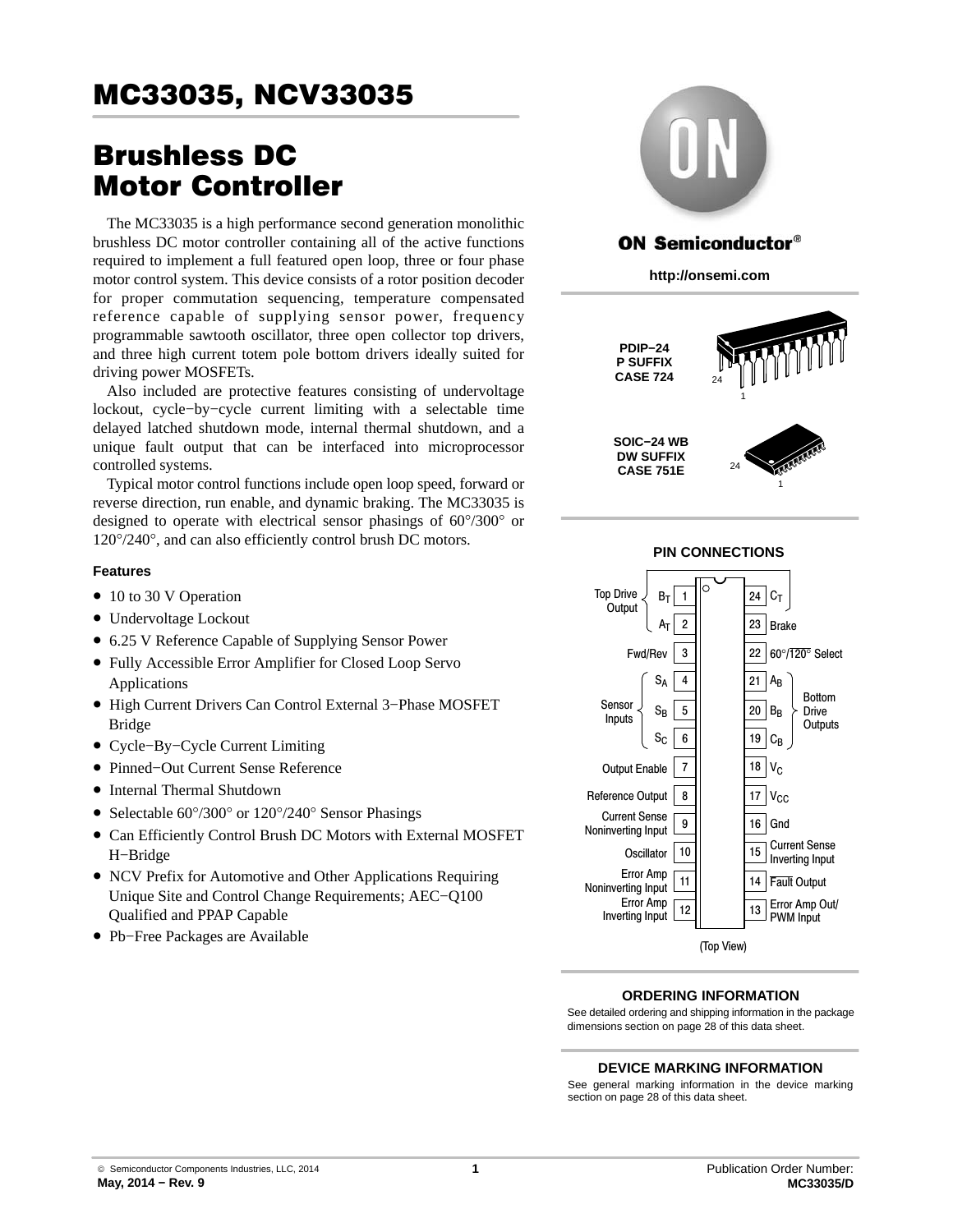#### **Representative Schematic Diagram**



This device contains 285 active transistors.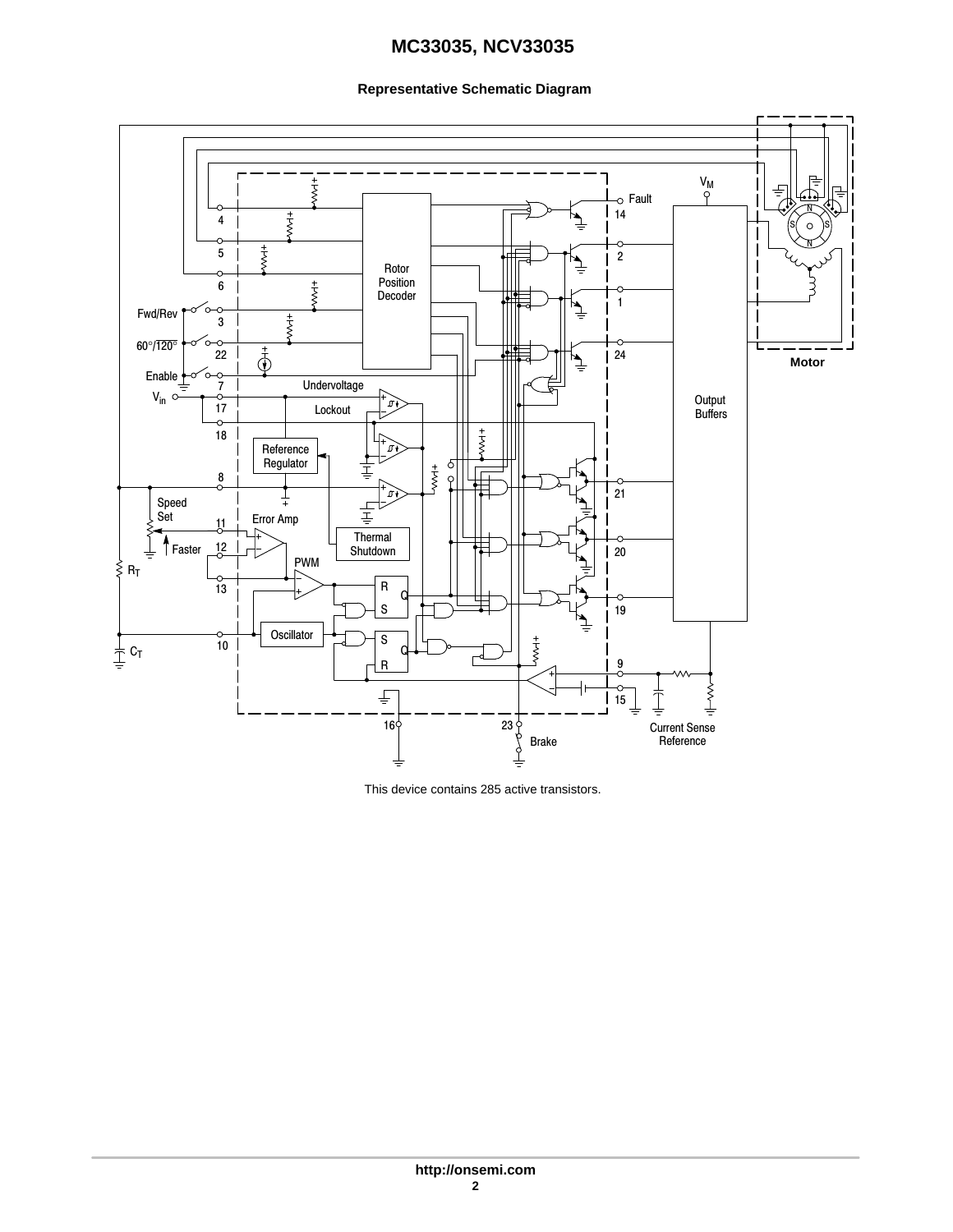#### **MAXIMUM RATINGS**

| Rating                                                                                                                                                                                                                                                                                                                        | Symbol                                               | Value                             | Unit                     |
|-------------------------------------------------------------------------------------------------------------------------------------------------------------------------------------------------------------------------------------------------------------------------------------------------------------------------------|------------------------------------------------------|-----------------------------------|--------------------------|
| Power Supply Voltage                                                                                                                                                                                                                                                                                                          | $V_{CC}$                                             | 40                                | $\vee$                   |
| Digital Inputs (Pins 3, 4, 5, 6, 22, 23)                                                                                                                                                                                                                                                                                      |                                                      | $V_{ref}$                         | $\vee$                   |
| Oscillator Input Current (Source or Sink)                                                                                                                                                                                                                                                                                     | I <sub>osc</sub>                                     | 30                                | mA                       |
| Error Amp Input Voltage Range (Pins 11, 12, Note 1)                                                                                                                                                                                                                                                                           | $V_{IR}$                                             | $-0.3$ to $V_{ref}$               | $\vee$                   |
| Error Amp Output Current (Source or Sink, Note 2)                                                                                                                                                                                                                                                                             | $I_{Out}$                                            | 10                                | mA                       |
| Current Sense Input Voltage Range (Pins 9, 15)                                                                                                                                                                                                                                                                                | V <sub>Sense</sub>                                   | $-0.3$ to 5.0                     | $\vee$                   |
| <b>Fault Output Voltage</b>                                                                                                                                                                                                                                                                                                   | VCE(Fault)                                           | 20                                | $\vee$                   |
| <b>Fault Output Sink Current</b>                                                                                                                                                                                                                                                                                              | Sink(Fault)                                          | 20                                | mA                       |
| Top Drive Voltage (Pins 1, 2, 24)                                                                                                                                                                                                                                                                                             | $V_{CE(top)}$                                        | 40                                | V                        |
| Top Drive Sink Current (Pins 1, 2, 24)                                                                                                                                                                                                                                                                                        | $I_{\text{Sink}(\text{top})}$                        | 50                                | mA                       |
| Bottom Drive Supply Voltage (Pin 18)                                                                                                                                                                                                                                                                                          | $V_C$                                                | 30                                | $\vee$                   |
| Bottom Drive Output Current (Source or Sink, Pins 19, 20, 21)                                                                                                                                                                                                                                                                 | $I_{DRV}$                                            | 100                               | mA                       |
| Electrostatic Discharge Sensitivity (ESD)<br>Human Body Model (HBM) Class 2, JESD22 A114-C<br>Machine Model (MM) Class A, JESD22 A115-A<br>Charged Device Model (CDM), JESD22 C101-C                                                                                                                                          |                                                      | 2000<br>200<br>2000               | V<br>$\vee$<br>$\vee$    |
| Power Dissipation and Thermal Characteristics<br>P Suffix, Dual In Line, Case 724<br>Maximum Power Dissipation $@T_A = 85^{\circ}C$<br>Thermal Resistance, Junction-to-Air<br>DW Suffix, Surface Mount, Case 751E<br>Maximum Power Dissipation $\textcircled{a}$ T <sub>A</sub> = 85°C<br>Thermal Resistance, Junction-to-Air | $P_D$<br>$R_{\theta,JA}$<br>$P_D$<br>$R_{\theta JA}$ | 867<br>75<br>650<br>100           | mW<br>°C/W<br>mW<br>°C/W |
| <b>Operating Junction Temperature</b>                                                                                                                                                                                                                                                                                         | $T_{\rm J}$                                          | 150                               | $\rm ^{\circ}C$          |
| Operating Ambient Temperature Range (Note 3)<br>MC33035<br><b>NCV33035</b>                                                                                                                                                                                                                                                    | $T_A$                                                | $-40$ to $+85$<br>$-40$ to $+125$ | $\rm ^{\circ}C$          |
| Storage Temperature Range                                                                                                                                                                                                                                                                                                     | $T_{\text{stg}}$                                     | $-65$ to $+150$                   | $\rm ^{\circ}C$          |

Stresses exceeding Maximum Ratings may damage the device. Maximum Ratings are stress ratings only. Functional operation above the Recommended Operating Conditions is not implied. Extended exposure to stresses above the Recommended Operating Conditions may affect device reliability.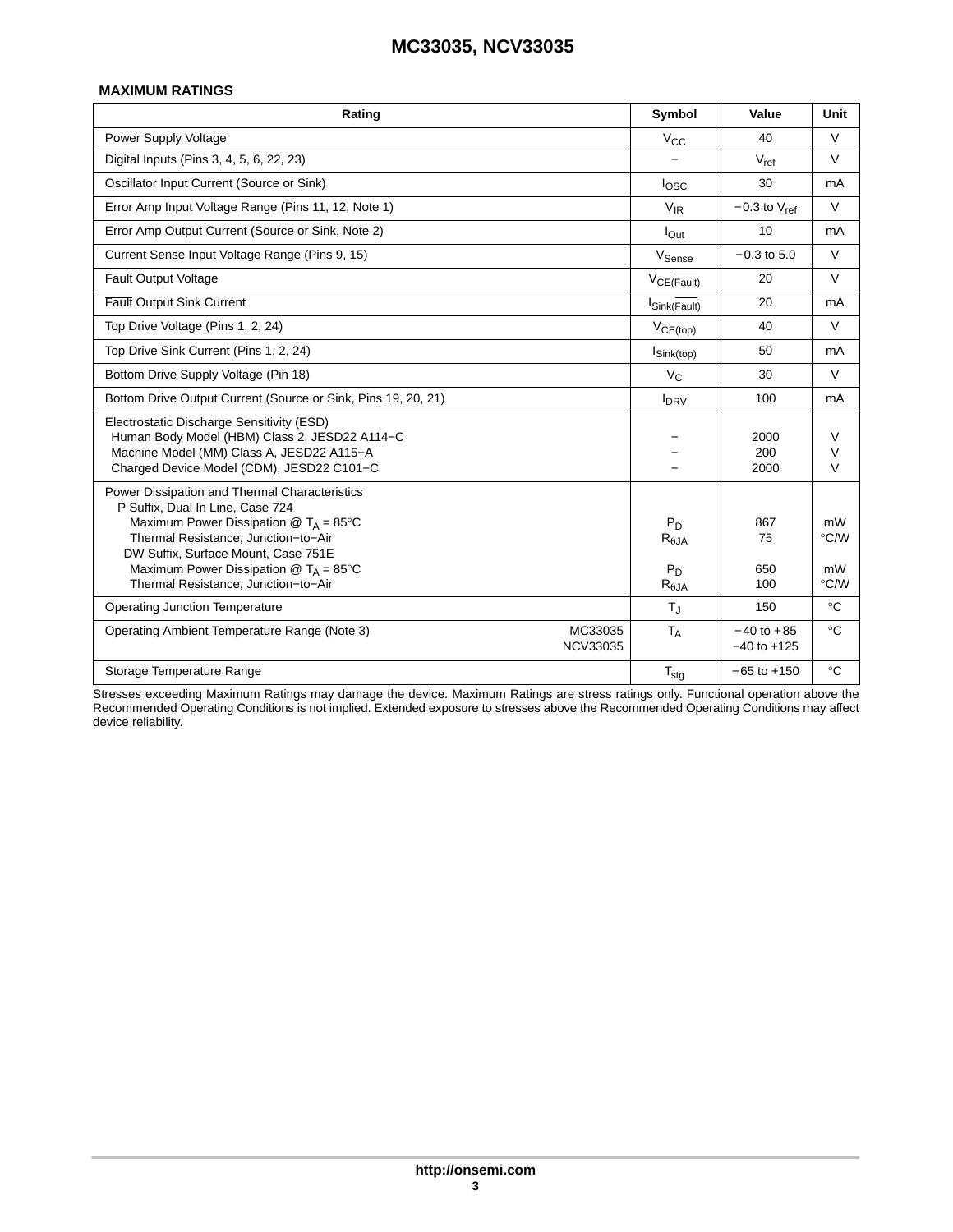| <b>Characteristic</b>                                                                                                                                                     | Symbol                        | Min                             | <b>Typ</b>                | Max                      | Unit    |
|---------------------------------------------------------------------------------------------------------------------------------------------------------------------------|-------------------------------|---------------------------------|---------------------------|--------------------------|---------|
| <b>REFERENCE SECTION</b>                                                                                                                                                  |                               |                                 |                           |                          |         |
| Reference Output Voltage (I <sub>ref</sub> = 1.0 mA)<br>$T_A = 25^{\circ}C$<br>(Note 4)                                                                                   | $V_{ref}$                     | 5.9<br>5.82                     | 6.24<br>$\qquad \qquad -$ | 6.5<br>6.57              | $\vee$  |
| Line Regulation ( $V_{CC}$ = 10 to 30 V, $I_{ref}$ = 1.0 mA)                                                                                                              | Regline                       |                                 | 1.5                       | 30                       | mV      |
| Load Regulation ( $I_{ref}$ = 1.0 to 20 mA)                                                                                                                               | Reg <sub>load</sub>           | $\qquad \qquad -$               | 16                        | 30                       | mV      |
| Output Short Circuit Current (Note 5)                                                                                                                                     | $I_{SC}$                      | 40                              | 75                        | $\overline{\phantom{0}}$ | mA      |
| Reference Under Voltage Lockout Threshold                                                                                                                                 | $V_{th}$                      | 4.0                             | 4.5                       | 5.0                      | V       |
| <b>ERROR AMPLIFIER</b>                                                                                                                                                    |                               |                                 |                           |                          |         |
| Input Offset Voltage (Note 4)                                                                                                                                             | V <sub>IO</sub>               |                                 | 0.4                       | 10                       | mV      |
| Input Offset Current (Note 4)                                                                                                                                             | $I_{IO}$                      | $\qquad \qquad -$               | 8.0                       | 500                      | nA      |
| Input Bias Current (Note 4)                                                                                                                                               | ŀıв                           |                                 | $-46$                     | $-1000$                  | nA      |
| Input Common Mode Voltage Range                                                                                                                                           | <b>V<sub>ICR</sub></b>        |                                 | $(0 \vee to V_{ref})$     |                          | V       |
| Open Loop Voltage Gain ( $VO$ = 3.0 V, R <sub>1</sub> = 15 k)                                                                                                             | A <sub>VOL</sub>              | 70                              | 80                        | $\qquad \qquad -$        | dB      |
| Input Common Mode Rejection Ratio                                                                                                                                         | <b>CMRR</b>                   | 55                              | 86                        | $\overline{\phantom{0}}$ | dB      |
| Power Supply Rejection Ratio ( $V_{CC} = V_C = 10$ to 30 V)                                                                                                               | <b>PSRR</b>                   | 65                              | 105                       | $\overline{\phantom{0}}$ | dB      |
| <b>Output Voltage Swing</b><br>High State ( $R_L$ = 15 k to Gnd)<br>Low State ( $R_L$ = 15 k to $V_{ref}$ )                                                               | $V_{OH}$<br>VOL               | 4.6                             | 5.3<br>0.5                | 1.0                      | $\vee$  |
| <b>OSCILLATOR SECTION</b>                                                                                                                                                 |                               |                                 |                           |                          |         |
| <b>Oscillator Frequency</b>                                                                                                                                               | fosc                          | 22                              | 25                        | 28                       | kHz     |
| Frequency Change with Voltage ( $V_{CC}$ = 10 to 30 V)                                                                                                                    | $\Delta f_{\rm OSC}/\Delta V$ |                                 | 0.01                      | 5.0                      | %       |
| Sawtooth Peak Voltage                                                                                                                                                     | $V_{\text{OSC}(P)}$           | $\overline{\phantom{a}}$        | 4.1                       | 4.5                      | V       |
| Sawtooth Valley Voltage                                                                                                                                                   | $V_{\text{OSC}(V)}$           | 1.2                             | 1.5                       | $\overline{\phantom{0}}$ | V       |
| <b>LOGIC INPUTS</b>                                                                                                                                                       |                               |                                 |                           |                          |         |
| Input Threshold Voltage (Pins 3, 4, 5, 6, 7, 22, 23)<br><b>High State</b><br>Low State                                                                                    | $V_{\text{IH}}$<br>$V_{IL}$   | 3.0<br>$\overline{\phantom{0}}$ | 2.2<br>1.7                | 0.8                      | $\vee$  |
| Sensor Inputs (Pins 4, 5, 6)<br>High State Input Current ( $V_{\text{IH}} = 5.0 V$ )<br>Low State Input Current ( $V_{IL} = 0 V$ )                                        | Iщ<br>ŀμ                      | $-150$<br>$-600$                | $-70$<br>$-337$           | $-20$<br>$-150$          | μA      |
| Forward/Reverse, 60°/120° Select (Pins 3, 22, 23)<br>High State Input Current ( $V_{\text{IH}} = 5.0 \text{ V}$ )<br>Low State Input Current ( $V_{IL} = 0 V$ )           | Iін<br>կե                     | $-75$<br>$-300$                 | $-36$<br>$-175$           | $-10$<br>$-75$           | μA      |
| <b>Output Enable</b><br>High State Input Current ( $V_{\text{IH}}$ = 5.0 V)<br>Low State Input Current ( $V_{IL} = 0 V$ )                                                 | Ιщ<br>址                       | -60<br>$-60$                    | -29<br>$-29$              | $-10$<br>$-10$           | $\mu A$ |
| <b>CURRENT-LIMIT COMPARATOR</b>                                                                                                                                           |                               |                                 |                           |                          |         |
| <b>Threshold Voltage</b>                                                                                                                                                  | $V_{th}$                      | 85                              | 101                       | 115                      | mV      |
| Input Common Mode Voltage Range                                                                                                                                           | $V_{ICR}$                     | $\overline{\phantom{a}}$        | 3.0                       |                          | V       |
| Input Bias Current                                                                                                                                                        | <sup>I</sup> IB               |                                 | $-0.9$                    | $-5.0$                   | μA      |
| <b>OUTPUTS AND POWER SECTIONS</b>                                                                                                                                         |                               |                                 |                           |                          |         |
| Top Drive Output Sink Saturation ( $I_{sink} = 25$ mA)                                                                                                                    | $V_{CE(sat)}$                 | $\overline{\phantom{a}}$        | 0.5                       | 1.5                      | V       |
| Top Drive Output Off-State Leakage ( $V_{CE}$ = 30 V)                                                                                                                     | IDRV(leak)                    |                                 | 0.06                      | 100                      | μA      |
| Top Drive Output Switching Time ( $C_L$ = 47 pF, R <sub>L</sub> = 1.0 k)<br><b>Rise Time</b><br>Fall Time                                                                 | t <sub>r</sub><br>$t_{\rm f}$ |                                 | 107<br>26                 | 300<br>300               | ns      |
| <b>Bottom Drive Output Voltage</b><br>High State ( $V_{CC}$ = 20 V, $V_C$ = 30 V, $I_{source}$ = 50 mA)<br>Low State ( $V_{CC}$ = 20 V, $V_C$ = 30 V, $I_{sink}$ = 50 mA) | $V_{OH}$<br>$V_{OL}$          | $(V_{CC} - 2.0)$                | $(V_{CC} - 1.1)$<br>1.5   | 2.0                      | V       |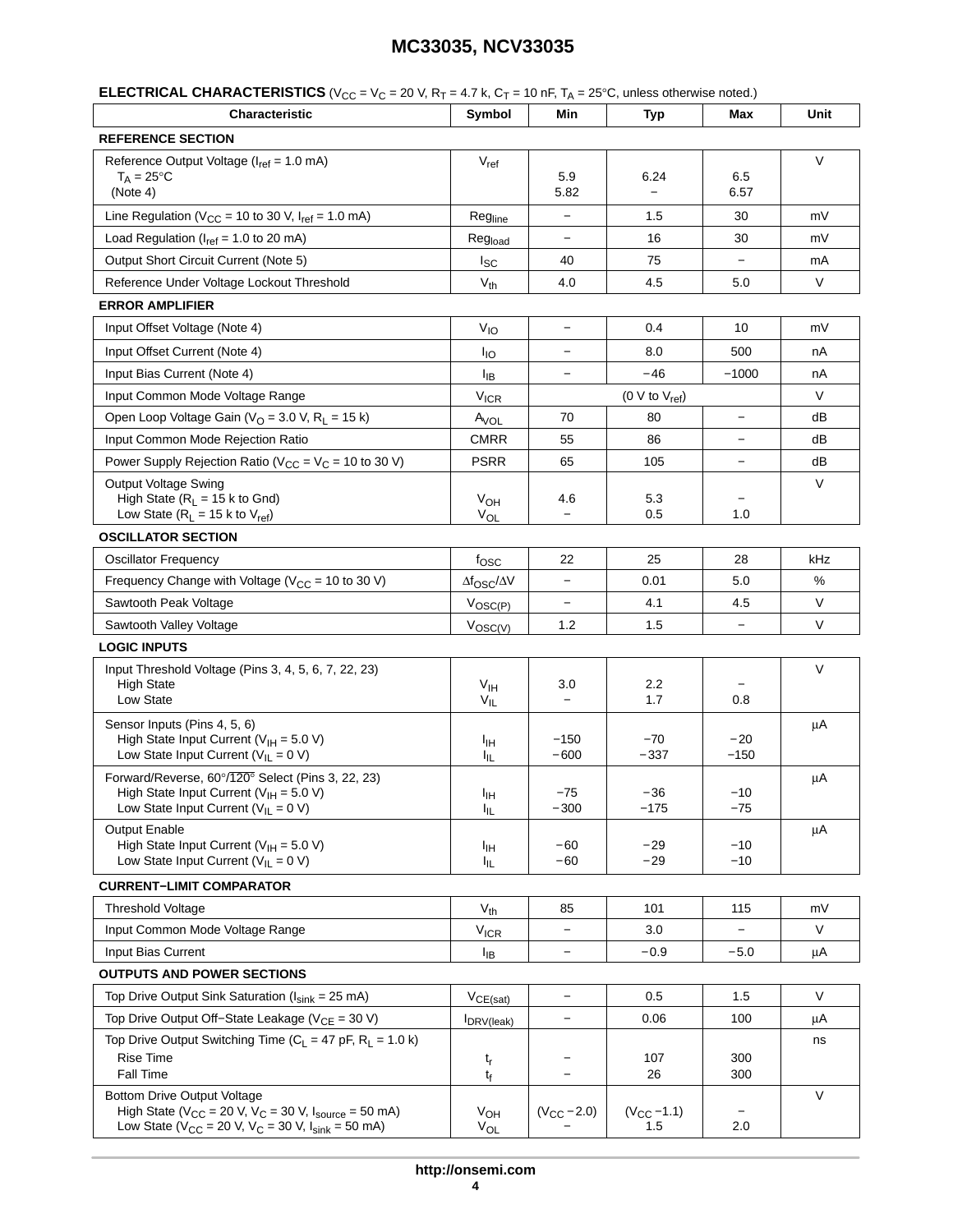<span id="page-4-0"></span>

| <b>ELECTRICAL CHARACTERISTICS</b> ( $V_{CC} = V_C = 20$ V, R <sub>T</sub> = 4.7 k, C <sub>T</sub> = 10 nF, T <sub>A</sub> = 25°C, unless otherwise noted.) |
|------------------------------------------------------------------------------------------------------------------------------------------------------------|
|                                                                                                                                                            |

| <b>Characteristic</b>                                          | Symbol                      | Min | Typ | Max | Unit |
|----------------------------------------------------------------|-----------------------------|-----|-----|-----|------|
| <b>OUTPUTS AND POWER SECTIONS</b>                              |                             |     |     |     |      |
| Bottom Drive Output Switching Time ( $C_1 = 1000 \text{ pF}$ ) |                             |     |     |     | ns   |
| Rise Time                                                      | $\mathfrak{t}_{\mathsf{r}}$ |     | 38  | 200 |      |
| <b>Fall Time</b>                                               | t                           |     | 30  | 200 |      |
| Fault Output Sink Saturation ( $I_{sink}$ = 16 mA)             | $V_{CE(sat)}$               |     | 225 | 500 | mV   |
| Fault Output Off-State Leakage ( $V_{CE}$ = 20 V)              | <b>FLT</b> (leak)           |     | 1.0 | 100 | μA   |
| Under Voltage Lockout                                          |                             |     |     |     | V    |
| Drive Output Enabled ( $V_{CC}$ or $V_C$ Increasing)           | $V_{th(on)}$                | 8.2 | 8.9 | 10  |      |
| <b>Hysteresis</b>                                              | V <sub>H</sub>              | 0.1 | 0.2 | 0.3 |      |
| <b>Power Supply Current</b>                                    |                             |     |     |     | mA   |
| Pin 17 ( $V_{CC}$ = $V_C$ = 20 V)                              | $_{\rm{lcc}}$               |     | 12  | 16  |      |
| Pin 17 ( $V_{CC}$ = 20 V, $V_C$ = 30 V)                        |                             |     | 14  | 20  |      |
| Pin 18 ( $V_{CC} = V_C = 20 V$ )                               | Ιc                          |     | 3.5 | 6.0 |      |
| Pin 18 ( $V_{CC}$ = 20 V, $V_C$ = 30 V)                        |                             |     | 5.0 | 10  |      |

1. The input common mode voltage or input signal voltage should not be allowed to go negative by more than 0.3 V.

2. The compliance voltage must not exceed the range of −0.3 to V<sub>ref</sub>.

3. NCV33035: T<sub>low</sub> = –40°C, T<sub>high</sub> = 125°C. Guaranteed by design. NCV prefix is for automotive and other applications requiring site and change control.

4. MC33035: T<sub>A</sub> = –40°C to +85°C; NCV33035: T<sub>A</sub> = –40°C to +125°C.<br>5. Maximum package power dissipation limits must be observed.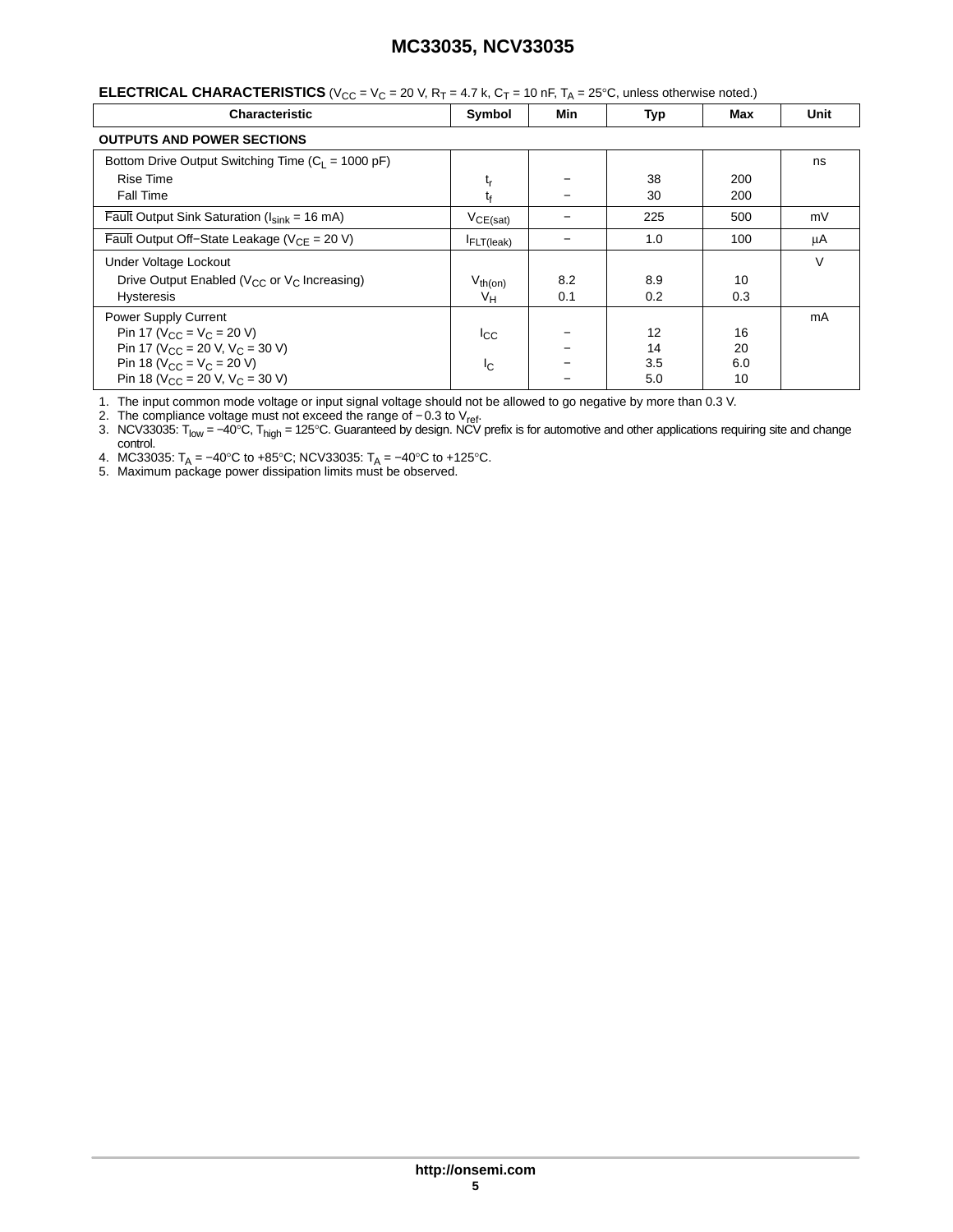<span id="page-5-0"></span>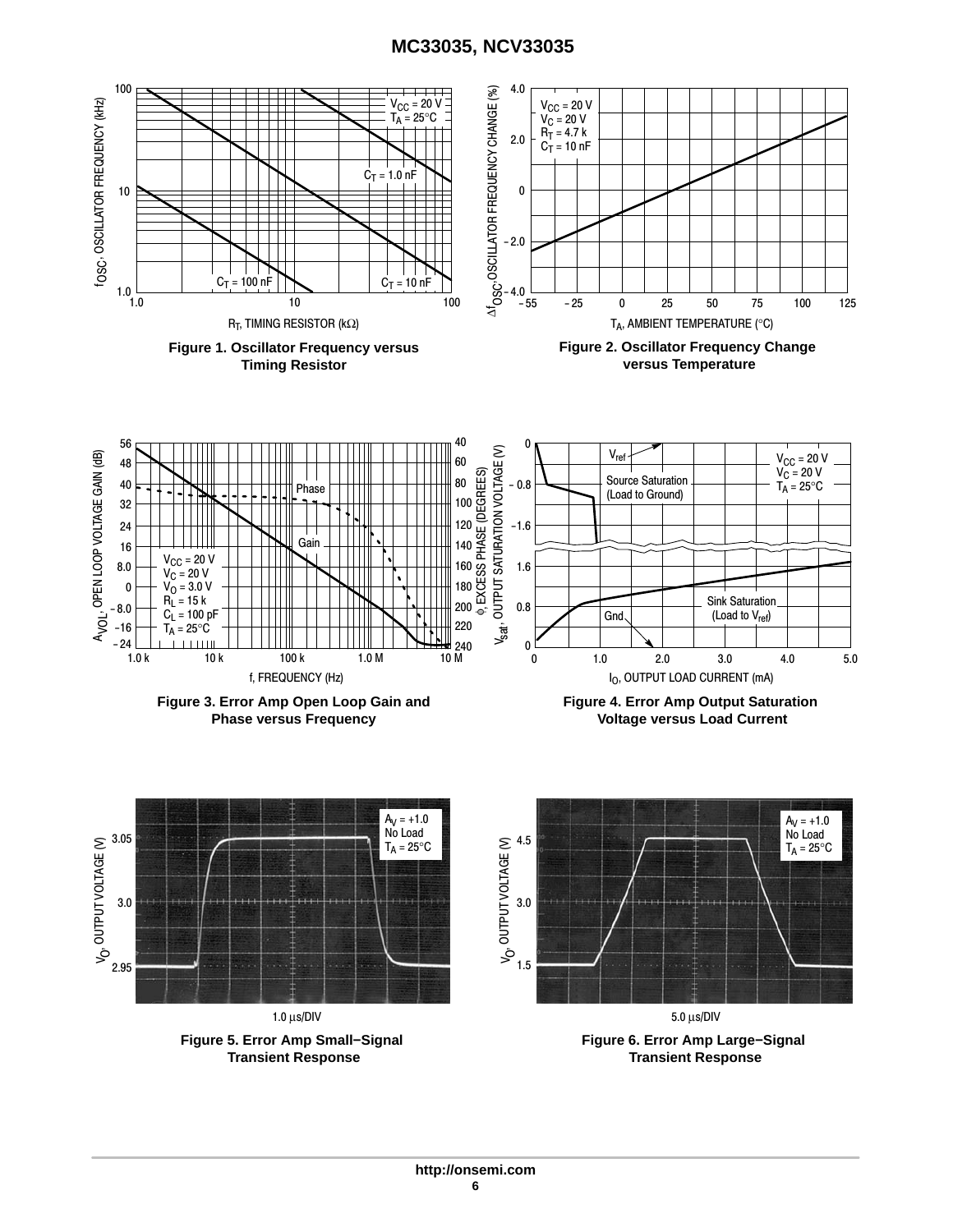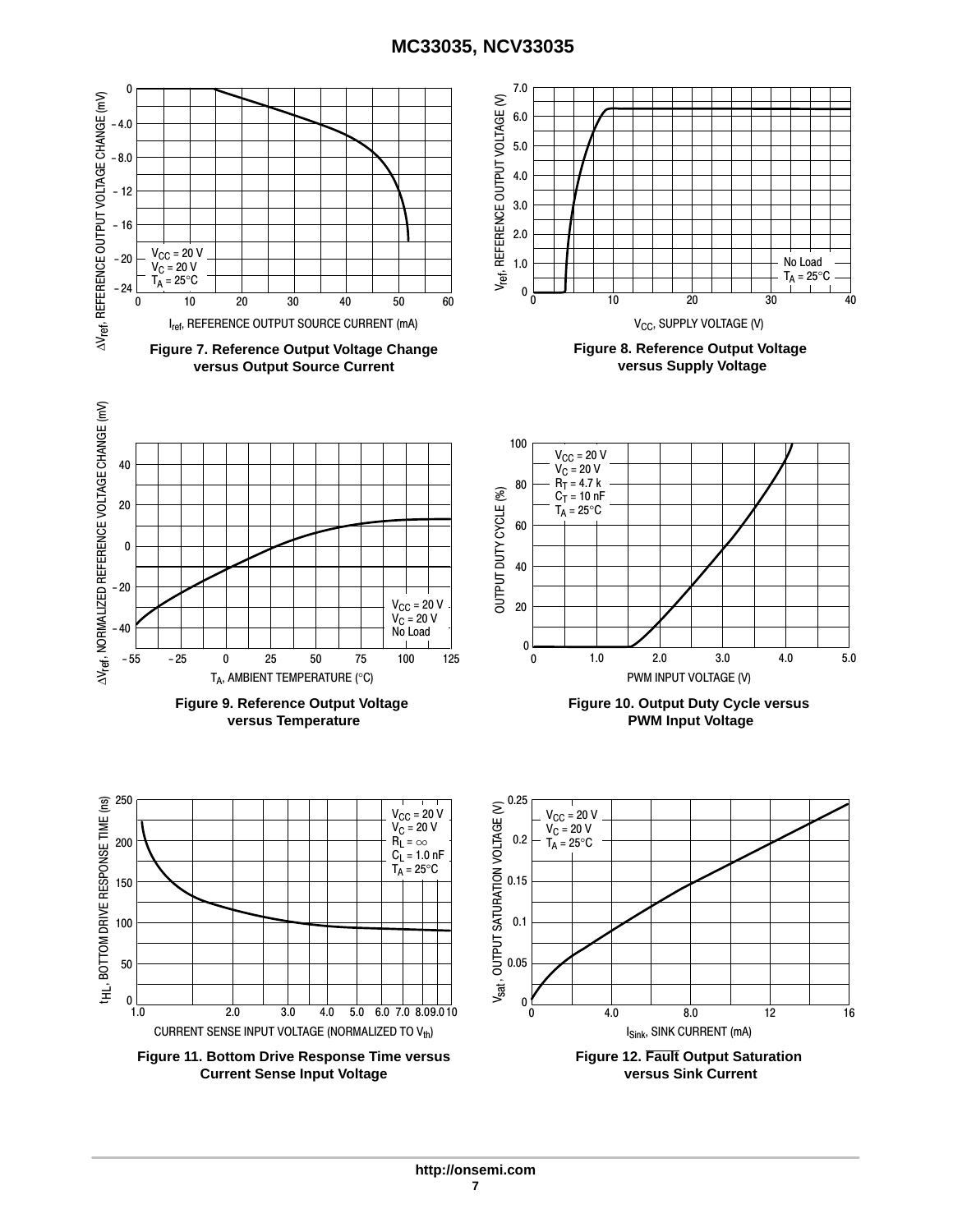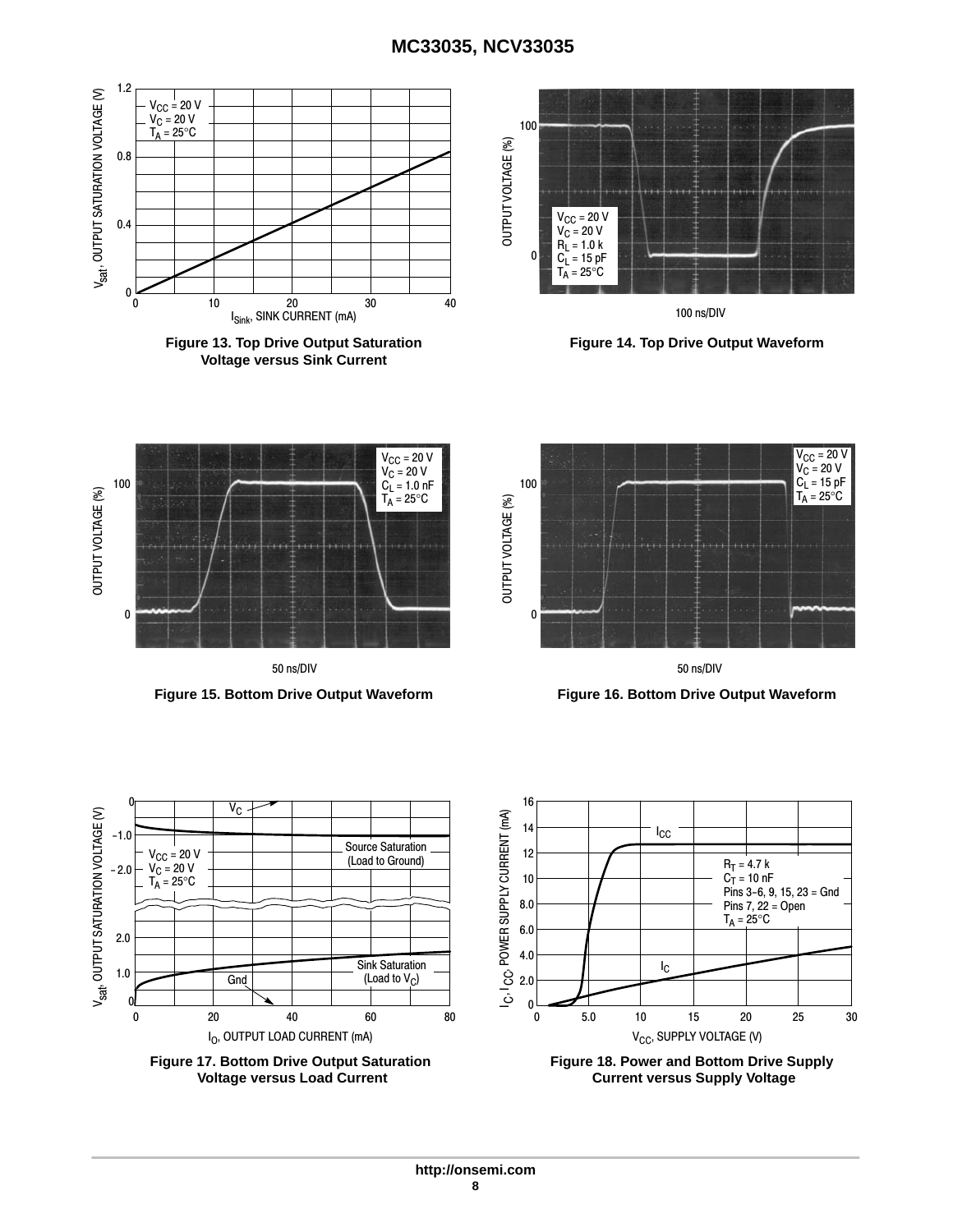#### **PIN FUNCTION DESCRIPTION**

| Pin            | Symbol                                  | <b>Description</b>                                                                                                                                                                                                                                                                   |
|----------------|-----------------------------------------|--------------------------------------------------------------------------------------------------------------------------------------------------------------------------------------------------------------------------------------------------------------------------------------|
| 1, 2, 24       | $B_T$ , $A_T$ , $C_T$                   | These three open collector Top Drive outputs are designed to drive the external<br>upper power switch transistors.                                                                                                                                                                   |
| 3              | Fwd/Rev                                 | The Forward/Reverse Input is used to change the direction of motor rotation.                                                                                                                                                                                                         |
| 4, 5, 6        | $S_A$ , $S_B$ , $S_C$                   | These three Sensor Inputs control the commutation sequence.                                                                                                                                                                                                                          |
| $\overline{7}$ | <b>Output Enable</b>                    | A logic high at this input causes the motor to run, while a low causes it to coast.                                                                                                                                                                                                  |
| 8              | <b>Reference Output</b>                 | This output provides charging current for the oscillator timing capacitor $C_T$ and a<br>reference for the error amplifier. It may also serve to furnish sensor power.                                                                                                               |
| 9              | <b>Current Sense Noninverting Input</b> | A 100 mV signal, with respect to Pin 15, at this input terminates output switch<br>conduction during a given oscillator cycle. This pin normally connects to the top<br>side of the current sense resistor.                                                                          |
| 10             | Oscillator                              | The Oscillator frequency is programmed by the values selected for the timing<br>components, $R_T$ and $C_T$ .                                                                                                                                                                        |
| 11             | Error Amp Noninverting Input            | This input is normally connected to the speed set potentiometer.                                                                                                                                                                                                                     |
| 12             | Error Amp Inverting Input               | This input is normally connected to the Error Amp Output in open loop<br>applications.                                                                                                                                                                                               |
| 13             | Error Amp Out/PWM Input                 | This pin is available for compensation in closed loop applications.                                                                                                                                                                                                                  |
| 14             | <b>Fault Output</b>                     | This open collector output is active low during one or more of the following<br>conditions: Invalid Sensor Input code, Enable Input at logic 0, Current Sense<br>Input greater than 100 mV (Pin 9 with respect to Pin 15), Undervoltage Lockout<br>activation, and Thermal Shutdown. |
| 15             | <b>Current Sense Inverting Input</b>    | Reference pin for internal 100 mV threshold. This pin is normally connected to<br>the bottom side of the current sense resistor.                                                                                                                                                     |
| 16             | Gnd                                     | This pin supplies a ground for the control circuit and should be referenced back<br>to the power source ground.                                                                                                                                                                      |
| 17             | $V_{CC}$                                | This pin is the positive supply of the control IC. The controller is functional over a<br>minimum $V_{CC}$ range of 10 to 30 V.                                                                                                                                                      |
| 18             | $V_{C}$                                 | The high state $(VOH)$ of the Bottom Drive Outputs is set by the voltage applied to<br>this pin. The controller is operational over a minimum $V_C$ range of 10 to 30 V.                                                                                                             |
| 19, 20, 21     | $C_B$ , $B_B$ , $A_B$                   | These three totem pole Bottom Drive Outputs are designed for direct drive of the<br>external bottom power switch transistors.                                                                                                                                                        |
| 22             | $60^\circ/120^\circ$ Select             | The electrical state of this pin configures the control circuit operation for either<br>$60^{\circ}$ (high state) or $120^{\circ}$ (low state) sensor electrical phasing inputs.                                                                                                     |
| 23             | <b>Brake</b>                            | A logic low state at this input allows the motor to run, while a high state does not<br>allow motor operation and if operating causes rapid deceleration.                                                                                                                            |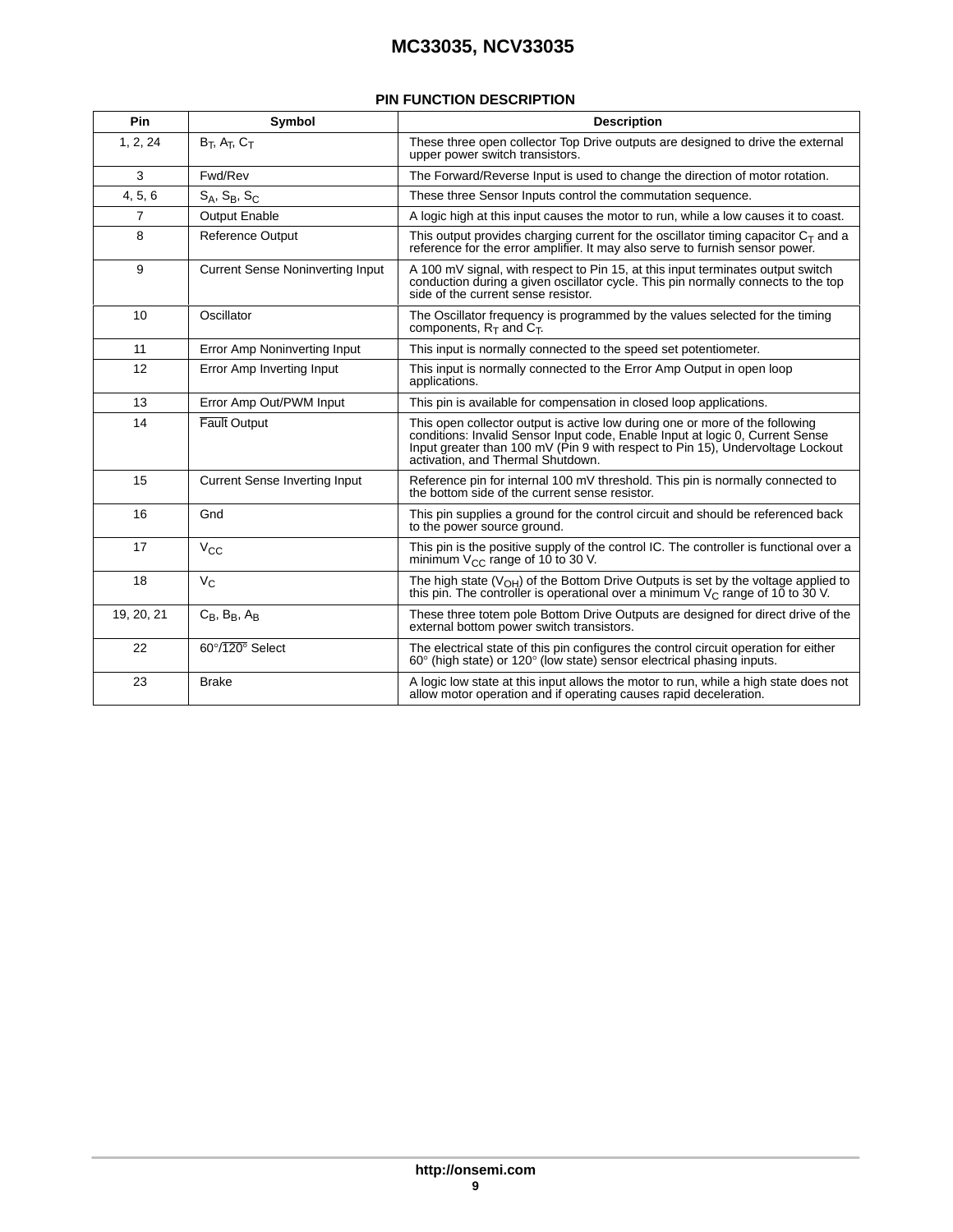#### **INTRODUCTION**

The MC33035 is one of a series of high performance monolithic DC brushless motor controllers produced by Motorola. It contains all of the functions required to implement a full−featured, open loop, three or four phase motor control system. In addition, the controller can be made to operate DC brush motors. Constructed with Bipolar Analog technology, it offers a high degree of performance and ruggedness in hostile industrial environments. The MC33035 contains a rotor position decoder for proper commutation sequencing, a temperature compensated reference capable of supplying a sensor power, a frequency programmable sawtooth oscillator, a fully accessible error amplifier, a pulse width modulator comparator, three open collector top drive outputs, and three high current totem pole bottom driver outputs ideally suited for driving power MOSFETs.

Included in the MC33035 are protective features consisting of undervoltage lockout, cycle−by−cycle current limiting with a selectable time delayed latched shutdown mode, internal thermal shutdown, and a unique fault output that can easily be interfaced to a microprocessor controller.

Typical motor control functions include open loop speed control, forward or reverse rotation, run enable, and dynamic braking. In addition, the MC33035 has a  $60^{\circ}/\overline{120^{\circ}}$ select pin which configures the rotor position decoder for either 60° or 120° sensor electrical phasing inputs.

#### **FUNCTIONAL DESCRIPTION**

A representative internal block diagram is shown in Figure [19](#page-10-0) with various applications shown in Figures [36,](#page-17-0) [38,](#page-19-0) [39,](#page-20-0) 43, 45, and [46](#page-26-0). A discussion of the features and function of each of the internal blocks given below is referenced to Figures [19](#page-10-0) and [36.](#page-17-0)

#### **Rotor Position Decoder**

An internal rotor position decoder monitors the three sensor inputs (Pins 4, 5, 6) to provide the proper sequencing of the top and bottom drive outputs. The sensor inputs are designed to interface directly with open collector type Hall Effect switches or opto slotted couplers. Internal pull−up resistors are included to minimize the required number of external components. The inputs are TTL compatible, with their thresholds typically at 2.2 V. The MC33035 series is designed to control three phase motors and operate with four of the most common conventions of sensor phasing. A  $60^{\circ}/\overline{120}^{\circ}$  Select (Pin 22) is conveniently provided and affords the MC33035 to configure itself to control motors having either 60°, 120°, 240° or 300° electrical sensor phasing. With three sensor inputs there are eight possible input code combinations, six of which are valid rotor positions. The remaining two codes are invalid and are usually caused by an open or shorted sensor line. With six valid input codes, the decoder can resolve the motor rotor position to within a window of 60 electrical degrees.

The Forward/Reverse input (Pin 3) is used to change the direction of motor rotation by reversing the voltage across

the stator winding. When the input changes state, from high to low with a given sensor input code (for example 100), the enabled top and bottom drive outputs with the same alpha designation are exchanged ( $A_T$  to  $A_B$ ,  $B_T$  to  $B_B$ ,  $C_T$  to  $C_B$ ). In effect, the commutation sequence is reversed and the motor changes directional rotation.

Motor on/off control is accomplished by the Output Enable (Pin 7). When left disconnected, an internal 25 μA current source enables sequencing of the top and bottom drive outputs. When grounded, the top drive outputs turn off and the bottom drives are forced low, causing the motor to coast and the Fault output to activate.

Dynamic motor braking allows an additional margin of safety to be designed into the final product. Braking is accomplished by placing the Brake Input (Pin 23) in a high state. This causes the top drive outputs to turn off and the bottom drives to turn on, shorting the motor−generated back EMF. The brake input has unconditional priority over all other inputs. The internal 40 k $\Omega$  pull–up resistor simplifies interfacing with the system safety−switch by insuring brake activation if opened or disconnected. The commutation logic truth table is shown in Figure [20.](#page-11-0) A four input NOR gate is used to monitor the brake input and the inputs to the three top drive output transistors. Its purpose is to disable braking until the top drive outputs attain a high state. This helps to prevent simultaneous conduction of the the top and bottom power switches. In half wave motor drive applications, the top drive outputs are not required and are normally left disconnected. Under these conditions braking will still be accomplished since the NOR gate senses the base voltage to the top drive output transistors.

#### **Error Amplifier**

A high performance, fully compensated error amplifier with access to both inputs and output (Pins 11, 12, 13) is provided to facilitate the implementation of closed loop motor speed control. The amplifier features a typical DC voltage gain of 80 dB, 0.6 MHz gain bandwidth, and a wide input common mode voltage range that extends from ground to Vref. In most open loop speed control applications, the amplifier is configured as a unity gain voltage follower with the noninverting input connected to the speed set voltage source. Additional configurations are shown in Figures [31](#page-15-0) through [35.](#page-16-0)

#### **Oscillator**

The frequency of the internal ramp oscillator is programmed by the values selected for timing components  $R_T$  and  $C_T$ . Capacitor  $C_T$  is charged from the Reference Output (Pin 8) through resistor  $R_T$  and discharged by an internal discharge transistor. The ramp peak and valley voltages are typically 4.1 V and 1.5 V respectively. To provide a good compromise between audible noise and output switching efficiency, an oscillator frequency in the range of 20 to 30 kHz is recommended. Refer to Figure [1](#page-5-0) for component selection.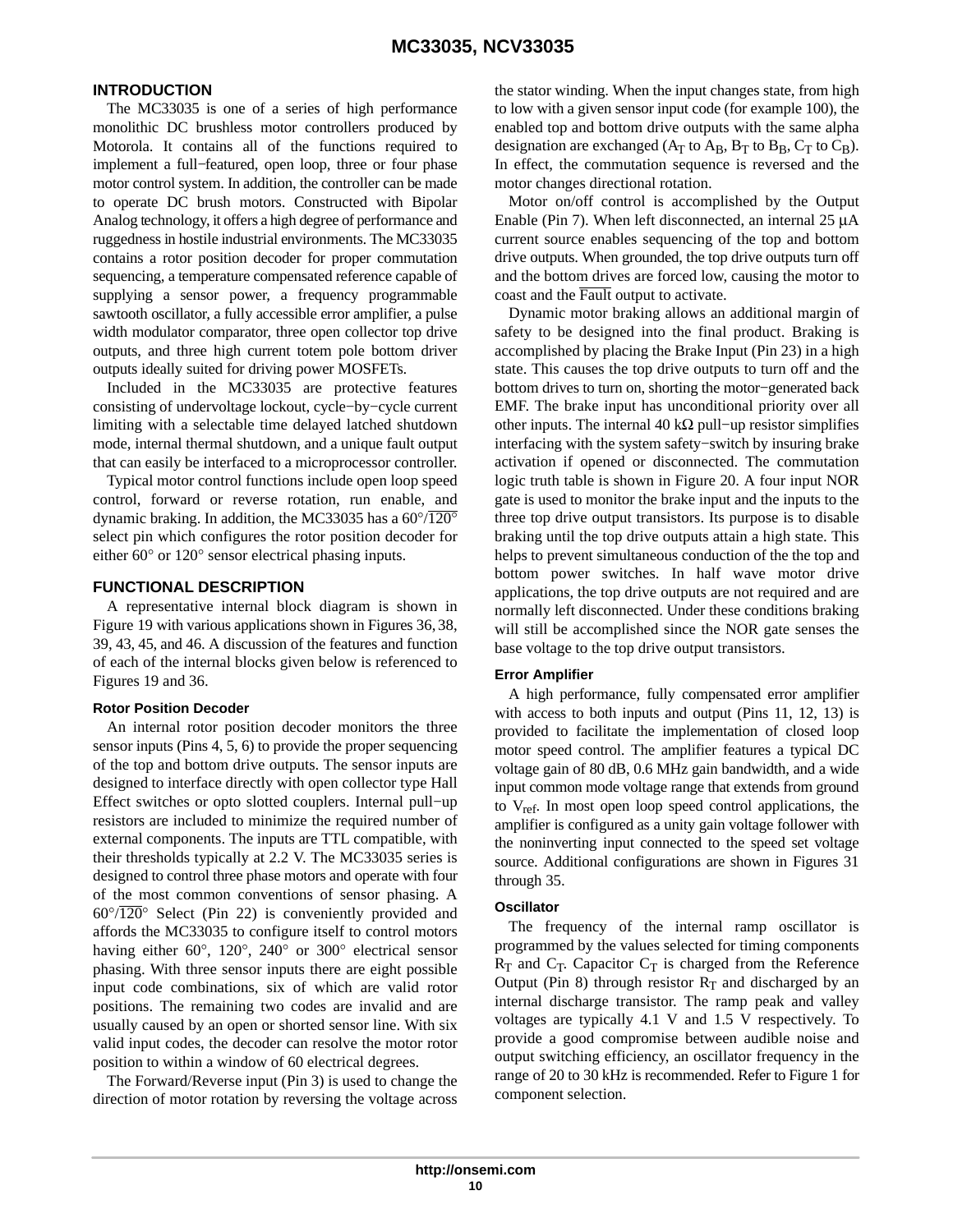<span id="page-10-0"></span>

| Figure 19. Representative Block Diagram |  |
|-----------------------------------------|--|
|                                         |  |

| <b>Inputs (Note 2)</b> |                                         |                                           |          |                           |                    | <b>Outputs (Note 3)</b>           |        |                      |                         |          |                   |       |                         |                                   |                           |               |                                |
|------------------------|-----------------------------------------|-------------------------------------------|----------|---------------------------|--------------------|-----------------------------------|--------|----------------------|-------------------------|----------|-------------------|-------|-------------------------|-----------------------------------|---------------------------|---------------|--------------------------------|
|                        |                                         | <b>Sensor Electrical Phasing (Note 4)</b> |          |                           |                    |                                   |        |                      |                         |          | <b>Top Drives</b> |       |                         | <b>Bottom Drives</b>              |                           |               |                                |
| $S_A$                  | $60^\circ$<br>$\mathbf{S}_{\mathbf{B}}$ | $S_C$                                     | $S_A$    | $120^\circ$<br>$S_B$      | $S_{\rm C}$        | F/R                               | Enable | <b>Brake</b>         | Current<br><b>Sense</b> | Aτ       | $B_T$             | $c_T$ | $A_{\mathsf{B}}$        | $B_B$                             | $\mathtt{C}_{\mathtt{B}}$ | Fault         |                                |
| 0<br>$\mathbf 0$       | 0<br>$\Omega$                           | 0<br>0<br>0                               |          | $\Omega$<br>0<br>$\Omega$ | $\Omega$<br>0<br>0 |                                   |        | $\Omega$             | 0                       | $\Omega$ |                   |       | 0<br>$\Omega$<br>0<br>0 | 0<br>0<br>0                       | O<br>0<br>0               |               | (Note 5)<br>$F/R = 1$          |
| 0<br>$\Omega$          | $\Omega$<br>$\Omega$                    | 0<br>U<br>$\Omega$                        |          | $\Omega$<br>$\Omega$      | 0<br>0<br>ŋ        | $\mathbf 0$<br>O<br>0<br>$\Omega$ |        | $\Omega$<br>$\Omega$ | O<br>$\Omega$           |          | $\Omega$          | 0     | 0                       | 0<br>0<br>$\mathbf 0$<br>$\Omega$ | 0<br>0                    |               | (Note 5)<br>$F/R = 0$          |
| 0                      | $\Omega$                                | $\Omega$                                  | O        | 1<br>$\Omega$             | $\Omega$           | X<br>X                            | Χ<br>X | 0<br>$\Omega$        | Χ<br>X                  |          |                   |       | 0<br>0                  | 0<br>$\Omega$                     | 0<br>$\Omega$             | 0<br>$\Omega$ | (Note 6)<br>$\text{Brake} = 0$ |
| 0                      | $\Omega$                                | 4<br>$\Omega$                             | $\Omega$ | 1<br>$\Omega$             | $\Omega$           | Х<br>X                            | Χ<br>X |                      | Χ<br>X                  |          |                   |       |                         |                                   |                           | 0<br>$\Omega$ | (Note 7)<br>$\text{Brake} = 1$ |
| V                      | $\vee$                                  | V                                         | $\vee$   | V                         | $\vee$             | X                                 | 1      | 1                    | Χ                       | 1        |                   |       |                         |                                   |                           |               | (Note 8)                       |
| V                      | $\vee$                                  | $\vee$                                    | $\vee$   | V                         | $\vee$             | X                                 | 0      | 1                    | X                       | 1        |                   |       |                         |                                   |                           | $\Omega$      | (Note 9)                       |
| V                      | $\vee$                                  | V                                         | V        | V                         | $\vee$             | X                                 | 0      | 0                    | X                       | 1        |                   |       | 0                       | 0                                 | 0                         | 0             | (Note 10)                      |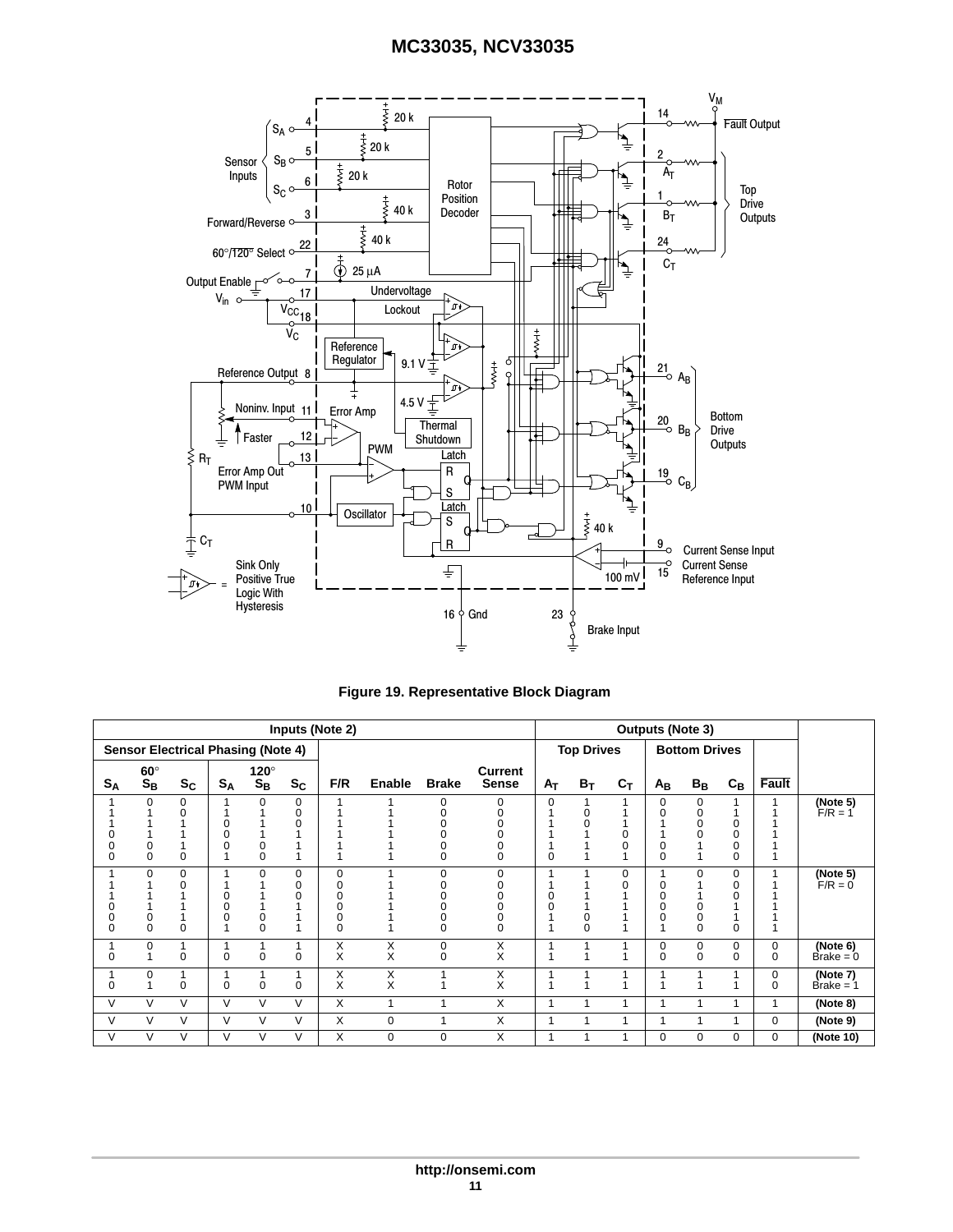<span id="page-11-0"></span>

|                                                                                          |                                                                                                                                                           |                                                                                                                                                                |  |  |  |  |  |                                                                                |  |  |  |  |  | (Note 11) |
|------------------------------------------------------------------------------------------|-----------------------------------------------------------------------------------------------------------------------------------------------------------|----------------------------------------------------------------------------------------------------------------------------------------------------------------|--|--|--|--|--|--------------------------------------------------------------------------------|--|--|--|--|--|-----------|
| <b>NOTES:</b> 1. $V = Any one of six valid sensor or drive combinations X = Don't care.$ |                                                                                                                                                           |                                                                                                                                                                |  |  |  |  |  |                                                                                |  |  |  |  |  |           |
|                                                                                          | 2. The digital inputs (Pins 3, 4, 5, 6, 7, 22, 23) are all TTL compatible. The current sense input (Pin 9) has a 100 mV threshold with respect to Pin 15. |                                                                                                                                                                |  |  |  |  |  |                                                                                |  |  |  |  |  |           |
|                                                                                          |                                                                                                                                                           |                                                                                                                                                                |  |  |  |  |  | A logic 0 for this input is defined as $<$ 85 mV, and a logic 1 is $>$ 115 mV. |  |  |  |  |  |           |
|                                                                                          | 3. The fault and top drive outputs are open collector design and active in the low (0) state.                                                             |                                                                                                                                                                |  |  |  |  |  |                                                                                |  |  |  |  |  |           |
|                                                                                          |                                                                                                                                                           | 4. With 60°/120° select (Pin 22) in the high (1) state, configuration is for 60° sensor electrical phasing inputs. With Pin 22 in low (0) state, configuration |  |  |  |  |  |                                                                                |  |  |  |  |  |           |

- is for 120° sensor electrical phasing inputs.
- 5. Valid 60° or 120° sensor combinations for corresponding valid top and bottom drive outputs.
- 6. Invalid sensor inputs with brake  $= 0$ ; All top and bottom drives off, Fault low.
- 7. Invalid sensor inputs with brake = 1; All top drives off, all bottom drives on,  $\overline{\text{Pauli}}$  low.
- 8. Valid 60 $^{\circ}$  or 120 $^{\circ}$  sensor inputs with brake = 1; All top drives off, all bottom drives on, Fault high.
- 9. Valid sensor inputs with brake = 1 and enable = 0; All top drives off, all bottom drives on, Fault low.
- 10. Valid sensor inputs with brake = 0 and enable = 0; All top and bottom drives off, Fault low.
- 11. All bottom drives off, Fault low.

**Figure 20. Three Phase, Six Step Commutation Truth Table (Note 1)**

#### **Pulse Width Modulator**

The use of pulse width modulation provides an energy efficient method of controlling the motor speed by varying the average voltage applied to each stator winding during the commutation sequence. As  $C_T$  discharges, the oscillator sets both latches, allowing conduction of the top and bottom drive outputs. The PWM comparator resets the upper latch, terminating the bottom drive output conduction when the positive–going ramp of  $C_T$  becomes greater than the error amplifier output. The pulse width modulator timing diagram is shown in Figure [21](#page-12-0). Pulse width modulation for speed control appears only at the bottom drive outputs.

#### **Current Limit**

Continuous operation of a motor that is severely over−loaded results in overheating and eventual failure. This destructive condition can best be prevented with the use of cycle−by−cycle current limiting. That is, each on−cycle is treated as a separate event. Cycle−by−cycle current limiting is accomplished by monitoring the stator current build−up each time an output switch conducts, and upon

sensing an over current condition, immediately turning off the switch and holding it off for the remaining duration of oscillator ramp−up period. The stator current is converted to a voltage by inserting a ground–referenced sense resistor R<sub>S</sub> (Figure [36\)](#page-17-0) in series with the three bottom switch transistors  $(Q_4, Q_5, Q_6)$ . The voltage developed across the sense resistor is monitored by the Current Sense Input (Pins 9 and 15), and compared to the internal 100 mV reference. The current sense comparator inputs have an input common mode range of approximately 3.0 V. If the 100 mV current sense threshold is exceeded, the comparator resets the lower sense latch and terminates output switch conduction. The value for the current sense resistor is:

$$
R_{\rm S} = \frac{0.1}{I_{\rm{stator(max)}}}
$$

The Fault output activates during an over current condition. The dual−latch PWM configuration ensures that only one single output conduction pulse occurs during any given oscillator cycle, whether terminated by the output of the error amp or the current limit comparator.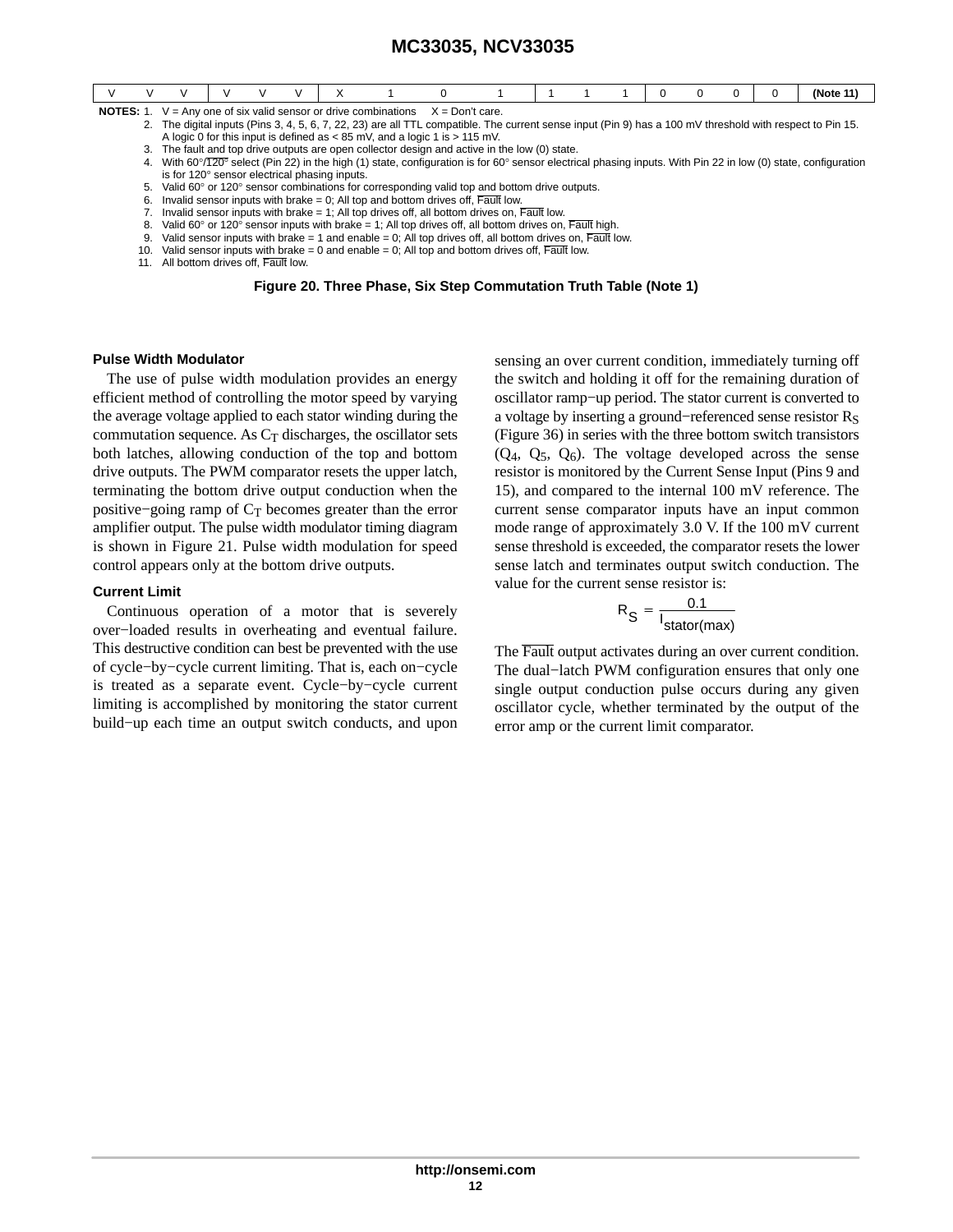<span id="page-12-0"></span>

#### **Figure 21. Pulse Width Modulator Timing Diagram Reference**

The on−chip 6.25 V regulator (Pin 8) provides charging current for the oscillator timing capacitor, a reference for the error amplifier, and can supply 20 mA of current suitable for directly powering sensors in low voltage applications. In higher voltage applications, it may become necessary to transfer the power dissipated by the regulator off the IC. This is easily accomplished with the addition of an external pass transistor as shown in Figure 22. A 6.25 V reference level was chosen to allow implementation of the simpler NPN circuit, where  $V_{ref} - V_{BE}$  exceeds the minimum voltage required by Hall Effect sensors over temperature. With proper transistor selection and adequate heatsinking, up to one amp of load current can be obtained.



The NPN circuit is recommended for powering Hall or opto sensors, where the output voltage temperature coefficient is not critical. The PNP circuit is slightly more complex, but is also more accurate over temperature. Neither circuit has current limiting.

**Figure 22. Reference Output Buffers**

#### **Undervoltage Lockout**

A triple Undervoltage Lockout has been incorporated to prevent damage to the IC and the external power switch transistors. Under low power supply conditions, it guarantees that the IC and sensors are fully functional, and that there is sufficient bottom drive output voltage. The positive power supplies to the IC  $(V_{CC})$  and the bottom drives  $(V_C)$  are each monitored by separate comparators that have their thresholds at 9.1 V. This level ensures sufficient gate drive necessary to attain low  $R_{DS(0n)}$  when driving standard power MOSFET devices. When directly powering the Hall sensors from the reference, improper sensor operation can result if the reference output voltage falls below 4.5 V. A third comparator is used to detect this condition. If one or more of the comparators detects an undervoltage condition, the Fault Output is activated, the top drives are turned off and the bottom drive outputs are held in a low state. Each of the comparators contain hysteresis to prevent oscillations when crossing their respective thresholds.

#### **Fault Output**

The open collector Fault Output (Pin 14) was designed to provide diagnostic information in the event of a system malfunction. It has a sink current capability of 16 mA and can directly drive a light emitting diode for visual indication. Additionally, it is easily interfaced with TTL/CMOS logic for use in a microprocessor controlled system. The Fault Output is active low when one or more of the following conditions occur:

- 1) Invalid Sensor Input code
- 2) Output Enable at logic [0]
- 3) Current Sense Input greater than 100 mV
- 4) Undervoltage Lockout, activation of one or more of the comparators
- 5) Thermal Shutdown, maximum junction temperature being exceeded

This unique output can also be used to distinguish between motor start−up or sustained operation in an overloaded condition. With the addition of an RC network between the Fault Output and the enable input, it is possible to create a time−delayed latched shutdown for overcurrent. The added circuitry shown in Figure [23](#page-13-0) makes easy starting of motor systems which have high inertial loads by providing additional starting torque, while still preserving overcurrent protection. This task is accomplished by setting the current limit to a higher than nominal value for a predetermined time. During an excessively long overcurrent condition, capacitor  $C_{\text{DIY}}$  will charge, causing the enable input to cross its threshold to a low state. A latch is then formed by the positive feedback loop from the Fault Output to the Output Enable. Once set, by the Current Sense Input, it can only be reset by shorting C<sub>DLY</sub> or cycling the power supplies.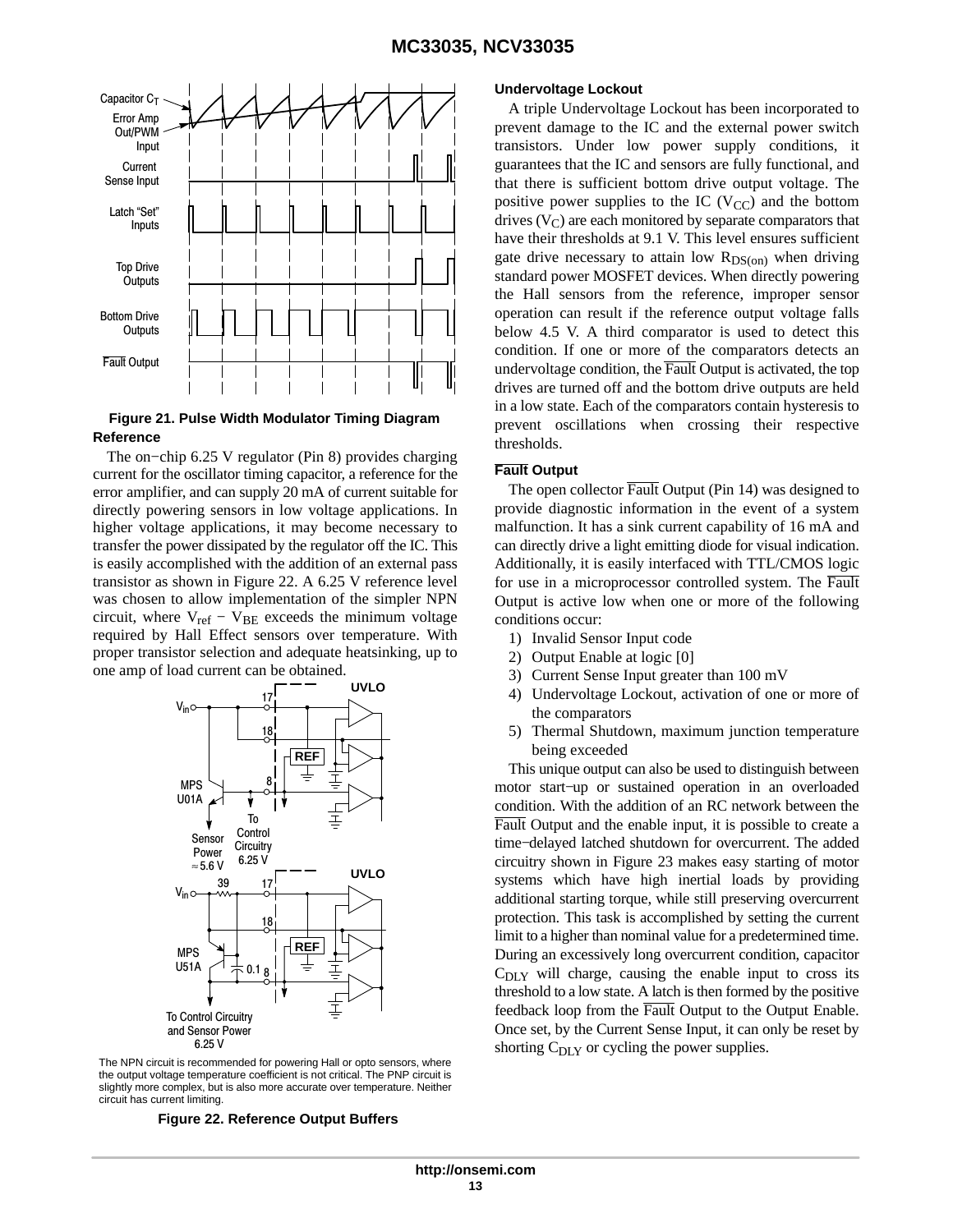#### <span id="page-13-0"></span>**Drive Outputs**

The three top drive outputs (Pins 1, 2, 24) are open collector NPN transistors capable of sinking 50 mA with a minimum breakdown of 30 V. Interfacing into higher voltage applications is easily accomplished with the circuits shown in Figures 24 and [25](#page-14-0).

The three totem pole bottom drive outputs (Pins 19, 20, 21) are particularly suited for direct drive of N−Channel MOSFETs or NPN bipolar transistors (Figures [26,](#page-14-0) [27](#page-14-0), [28](#page-14-0) and [29\)](#page-15-0). Each output is capable of sourcing and sinking up to 100 mA. Power for the bottom drives is supplied from  $V_C$ (Pin 18). This separate supply input allows the designer added flexibility in tailoring the drive voltage, independent





of  $V_{CC}$ . A zener clamp should be connected to this input when driving power MOSFETs in systems where  $V_{CC}$  is greater than 20 V so as to prevent rupture of the MOSFET gates.

The control circuitry ground (Pin 16) and current sense inverting input (Pin 15) must return on separate paths to the central input source ground.

#### **Thermal Shutdown**

Internal thermal shutdown circuitry is provided to protect the IC in the event the maximum junction temperature is exceeded. When activated, typically at 170°C, the IC acts as though the Output Enable was grounded.



Transistor  $Q_1$  is a common base stage used to level shift from  $V_{CC}$  to the high motor voltage,  $V_M$ . The collector diode is required if  $V_{CC}$  is present while  $V_M$  is low.

**Figure 24. High Voltage Interface with NPN Power Transistors**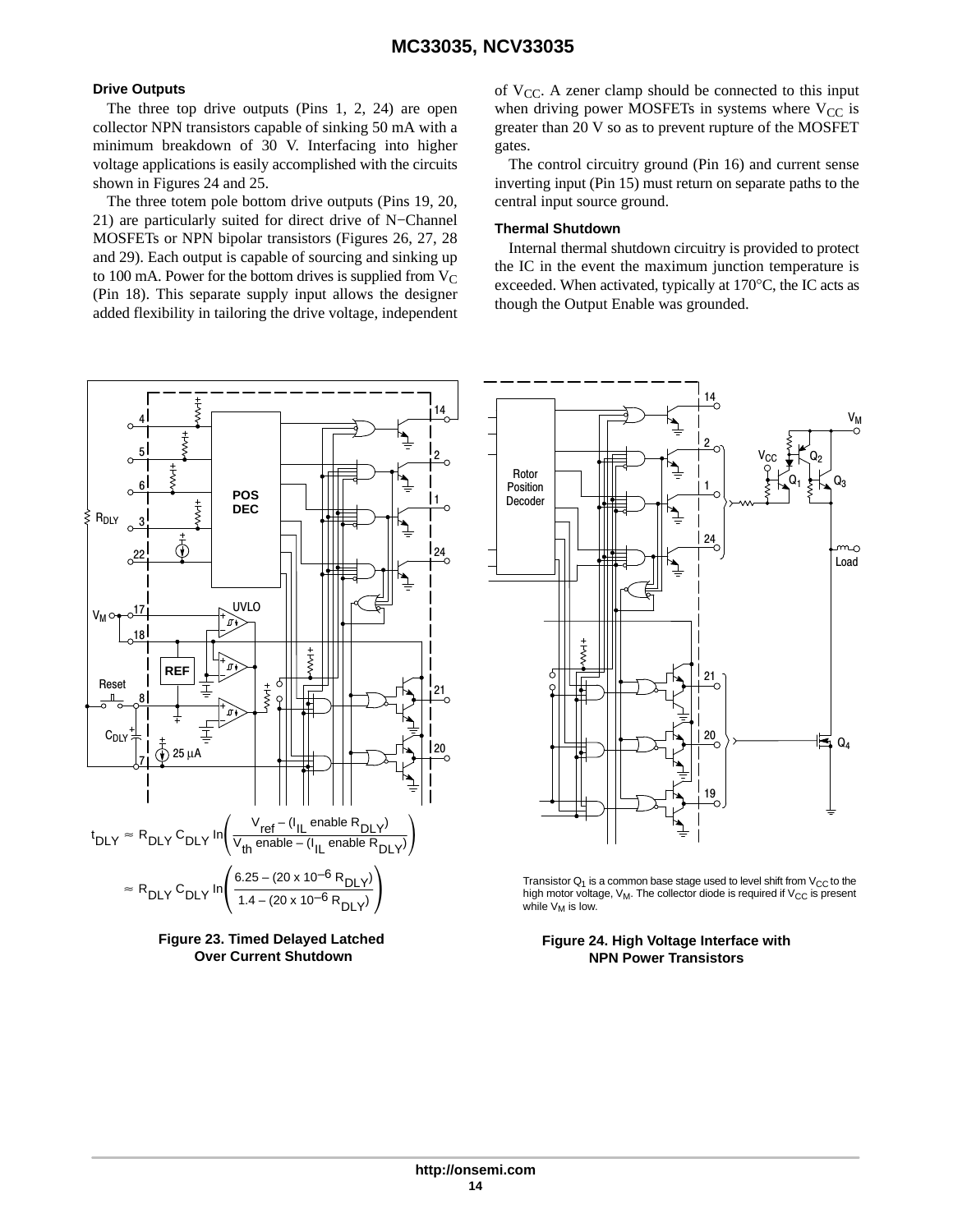<span id="page-14-0"></span>

**Figure 25. High Voltage Interface with N−Channel Power MOSFETs**



The addition of the RC filter will eliminate current−limit instability caused by the leading edge spike on the current waveform. Resistor  $R_S$  should be a low inductance type.





Series gate resistor R<sub>g</sub> will dampen any high frequency oscillations caused<br>by the MOSFET input capacitance and any series wiring induction in the gate−source circuit. Diode D is required if the negative current into the Bottom Drive Outputs exceeds 50 mA.

#### **Figure 27. MOSFET Drive Precautions Figure 28. Bipolar Transistor Drive**



The totem−pole output can furnish negative base current for enhanced transistor turn−off, with the addition of capacitor C.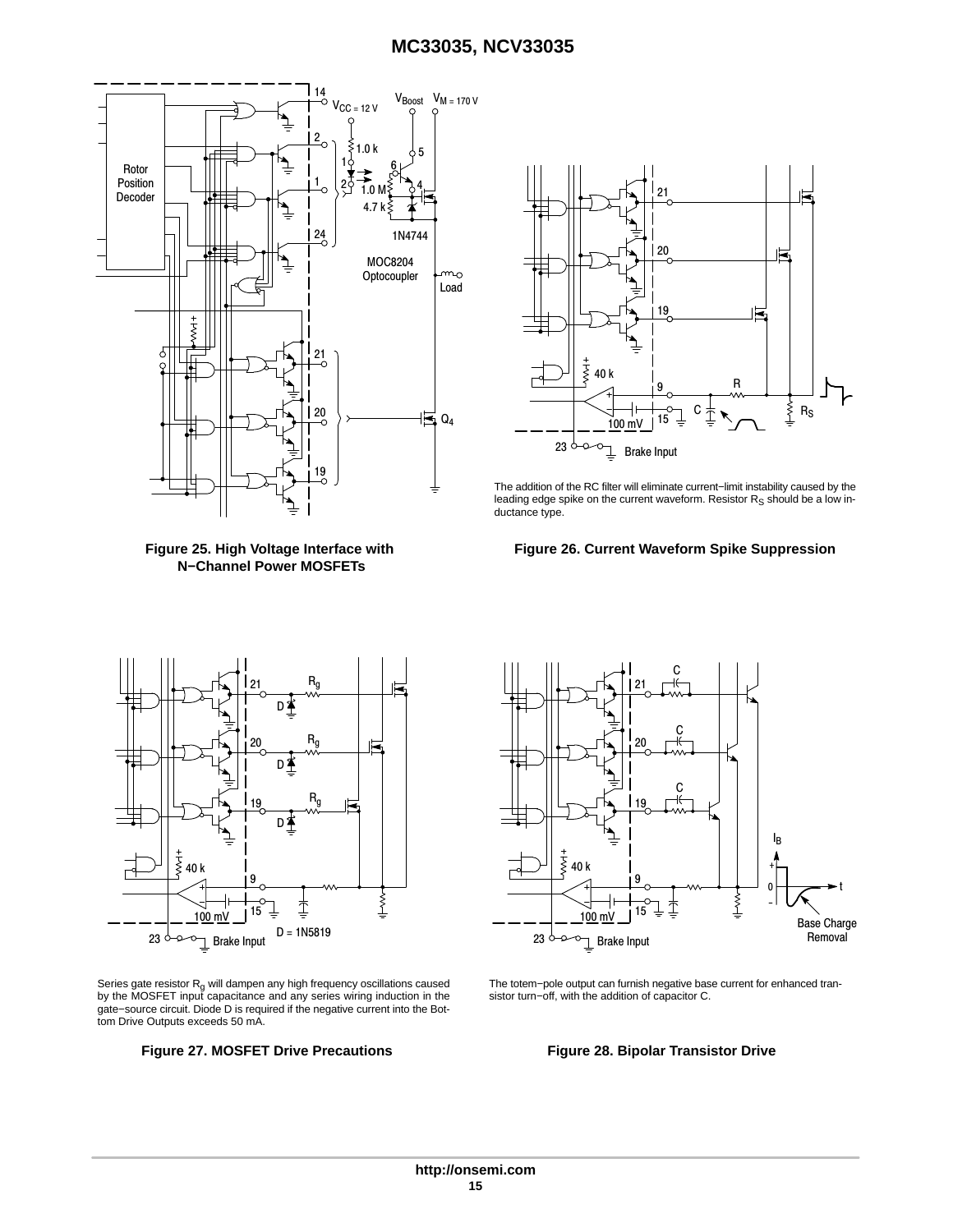<span id="page-15-0"></span>

Control Circuitry Ground (Pin 16) and Current Sense Inverting Input (Pin 15) must return on separate paths to the Central Input Source Ground.

Virtually lossless current sensing can be achieved with the implementation of SENSEFET power switches.

#### **Figure 29. Current Sensing Power MOSFETs Figure 30. High Voltage Boost Supply**



This circuit generates  $V_{\text{Boost}}$  for Figure [25](#page-14-0).





Resistor R<sub>1</sub> with capacitor C sets the acceleration time constant while R<sub>2</sub><br>controls the deceleration. The values of R<sub>1</sub> and R<sub>2</sub> should be at least ten<br>times greater than the speed set potentiometer to minimize time c controls the deceleration. The values of  $R_1$  and  $R_2$  should be at least ten times greater than the speed set potentiometer to minimize time constant variations with different speed settings.

#### **Figure 31. Differential Input Speed Controller Figure 32. Controlled Acceleration/Deceleration**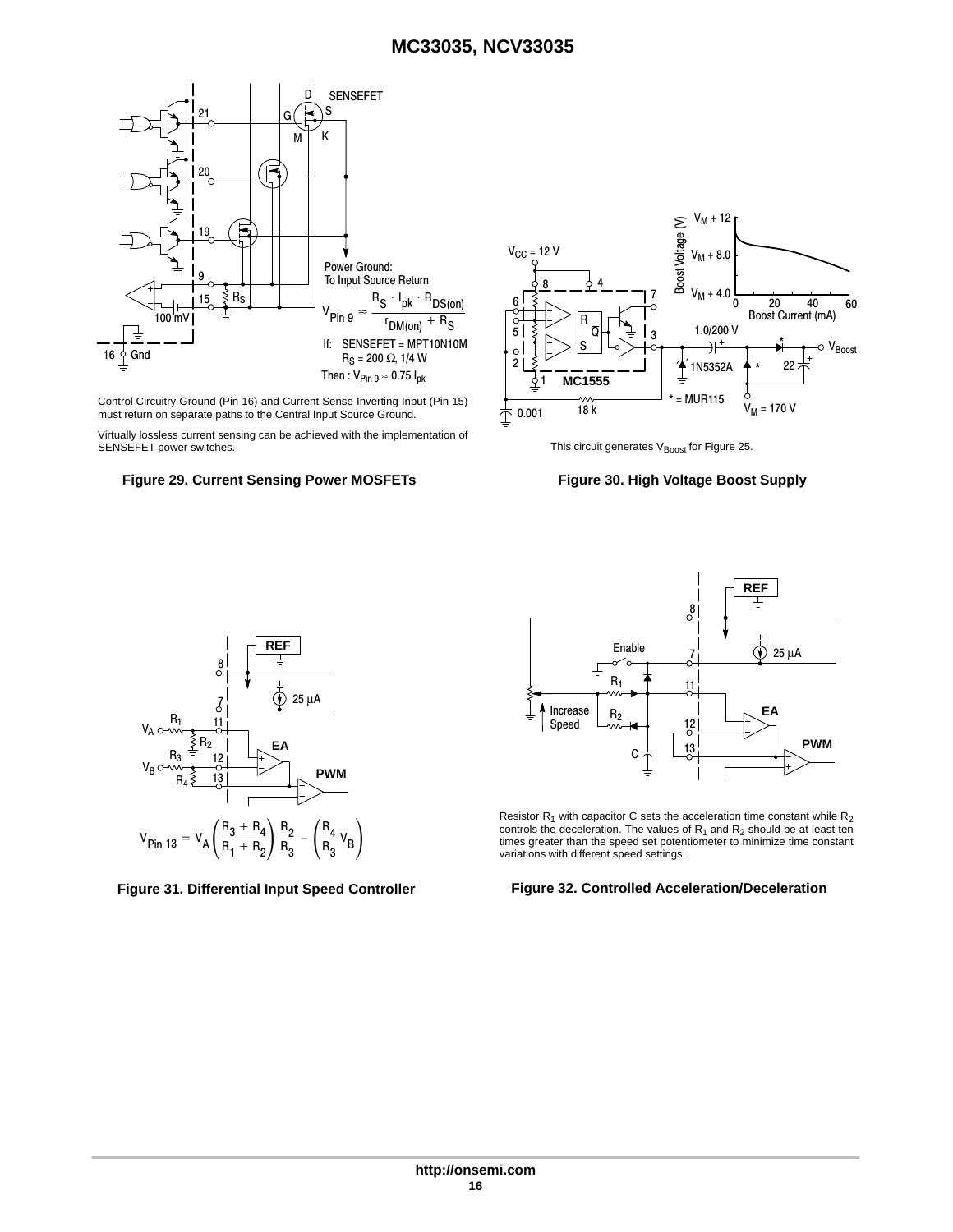<span id="page-16-0"></span>

The SN74LS145 is an open collector BCD to One of Ten decoder. When connected as shown, input codes 0000 through 1001 steps the PWM in increments of approximately 10% from 0 to 90% on−time. Input codes 1010 through 1111 will produce 100% on−time or full motor speed.





The rotor position sensors can be used as a tachometer. By differentiating the positive−going edges and then integrating them over time, a voltage proportional to speed can be generated. The error amp compares this voltage to that of the speed set to control the PWM.

#### **Figure 33. Digital Speed Controller Figure 34. Closed Loop Speed Control**



This circuit can control the speed of a cooling fan proportional to the difference between the sensor and set temperatures. The control loop is closed as the forced air cools the NTC thermistor. For controlled heating applications, exchange the positions of  $R_1$  and  $R_2$ .

#### **Figure 35. Closed Loop Temperature Control**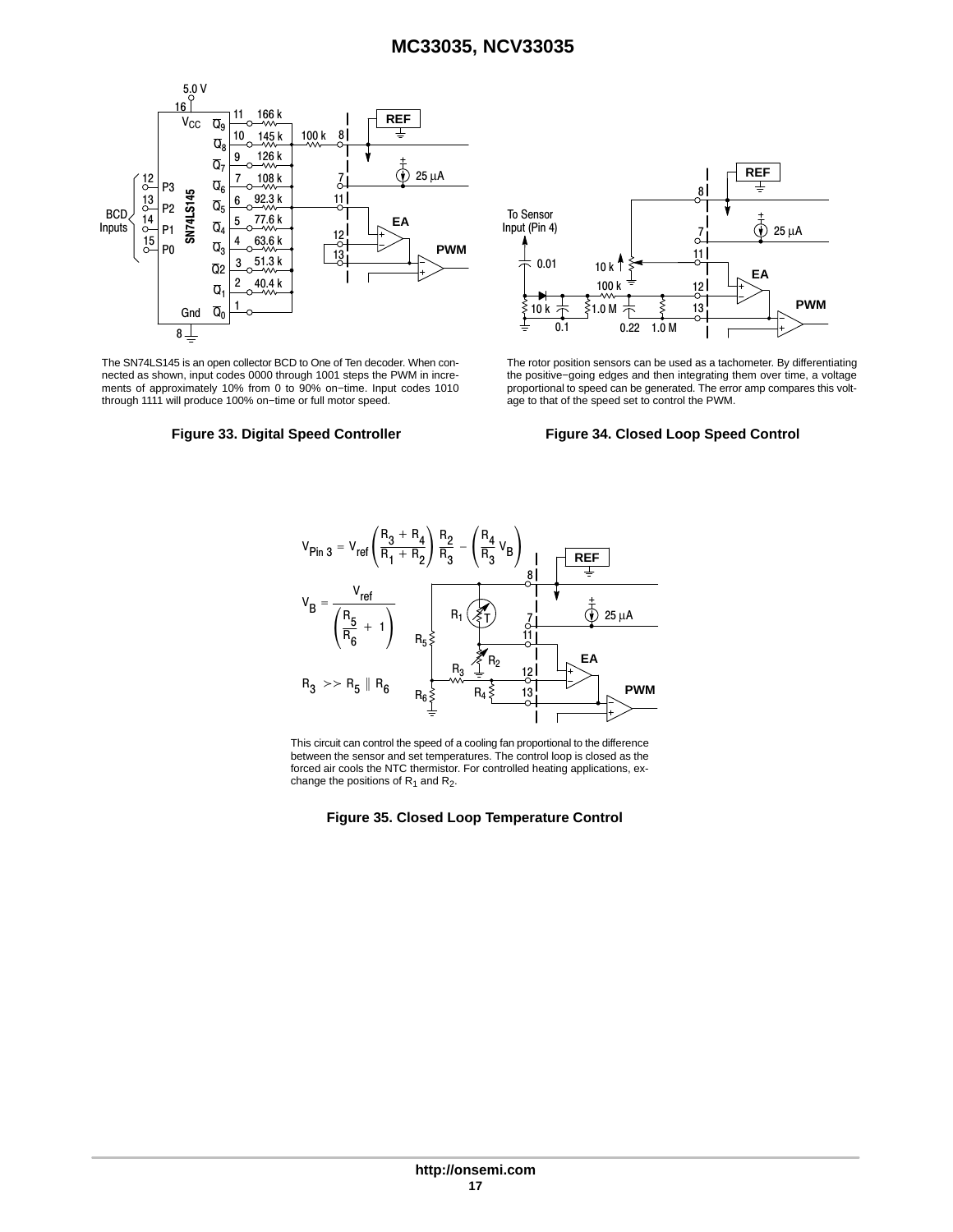#### **SYSTEM APPLICATIONS**

#### <span id="page-17-0"></span>**Three Phase Motor Commutation**

The three phase application shown in Figure 36 is a full−featured open loop motor controller with full wave, six step drive. The upper power switch transistors are Darlingtons while the lower devices are power MOSFETs. Each of these devices contains an internal parasitic catch diode that is used to return the stator inductive energy back to the power supply. The outputs are capable of driving a delta or wye connected stator, and a grounded neutral wye if split supplies are used. At any given rotor position, only one top and one bottom power switch (of different totem poles) is enabled. This configuration switches both ends of the stator winding from supply to ground which causes the current flow to be bidirectional or full wave. A leading edge spike is usually present on the current waveform and can cause a current−limit instability. The spike can be eliminated by adding an RC filter in series with the Current Sense Input. Using a low inductance type resistor for  $R<sub>S</sub>$  will also aid in spike reduction. Care must be taken in the selection of the bottom power switch transistors so that the current during braking does not exceed the device rating. During braking, the peak current generated is limited only by the series resistance of the conducting bottom switch and winding.

$$
I_{\text{peak}} = \frac{V_{\text{M}} + \text{EMF}}{R_{\text{switch}} + R_{\text{winding}}}
$$

If the motor is running at maximum speed with no load, the generated back EMF can be as high as the supply voltage, and at the onset of braking, the peak current may approach twice the motor stall current. Figure [37](#page-18-0) shows the commutation waveforms over two electrical cycles. The first cycle (0° to 360°) depicts motor operation at full speed while the second cycle (360° to 720°) shows a reduced speed with about 50% pulse width modulation. The current waveforms reflect a constant torque load and are shown synchronous to the commutation frequency for clarity.



**Figure 36. Three Phase, Six Step, Full Wave Motor Controller**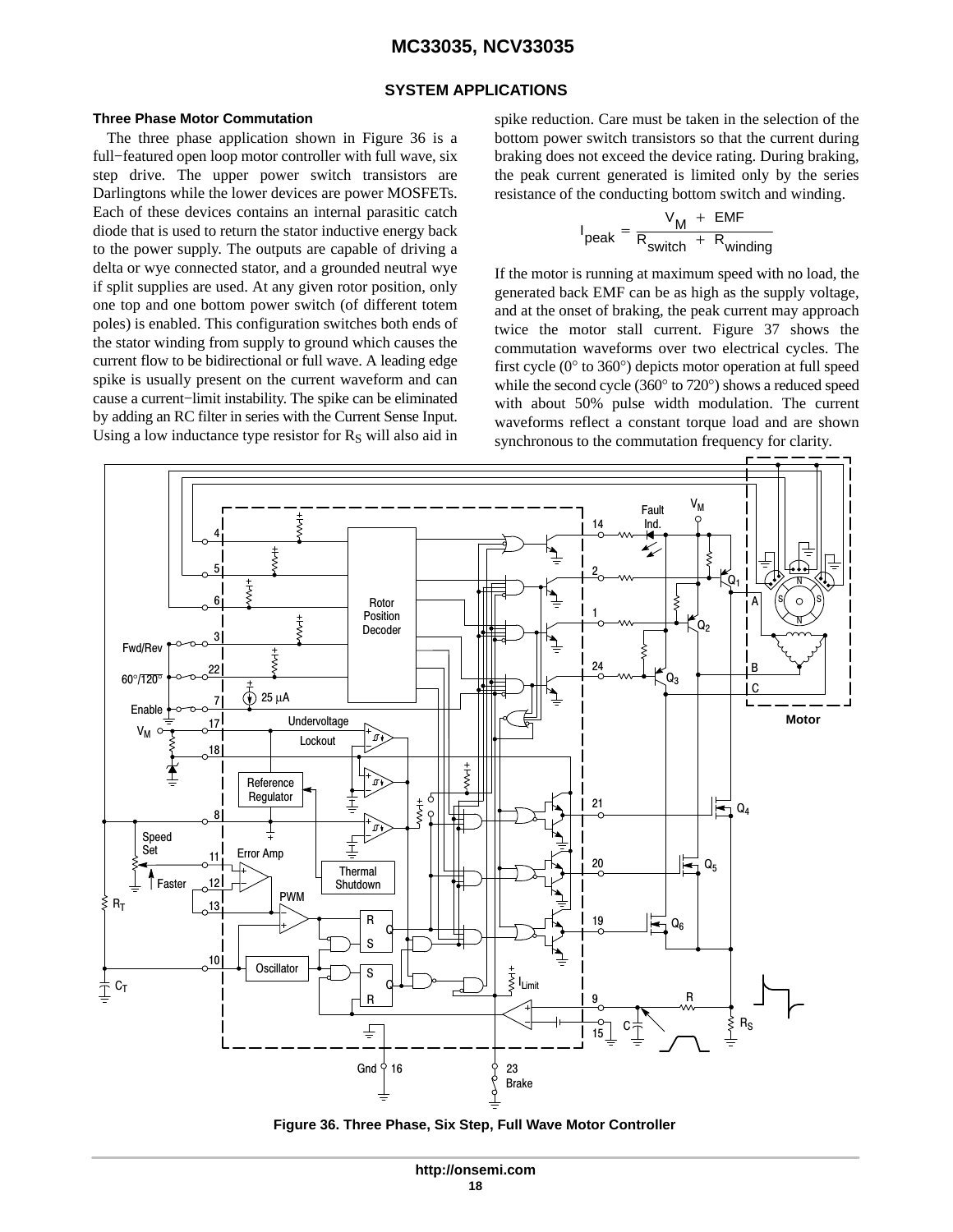## <span id="page-18-0"></span>**Rotor Electrical Position (Degrees)** 0 60 120 180 240 300 360 420 480 540 600 660 720  $\overline{\phantom{a}}$ **SA Sensor Inputs**  $\mathbf{S}_{\mathbf{B}}$ **60**°**/120**° **Select Pin Open SC Code 100 110 111 011 001 000 100 110 111 011 001 000 SA**  $S_B$ **SC Code 100 110 001 010 010 101 011 001 101 100 110 011**  $A_T$  $B_T$  $c_T$ **hoodoodooddi AB**  $\mathbf{B}_{\mathbf{B}}$ **hoodoodoodoo CB**



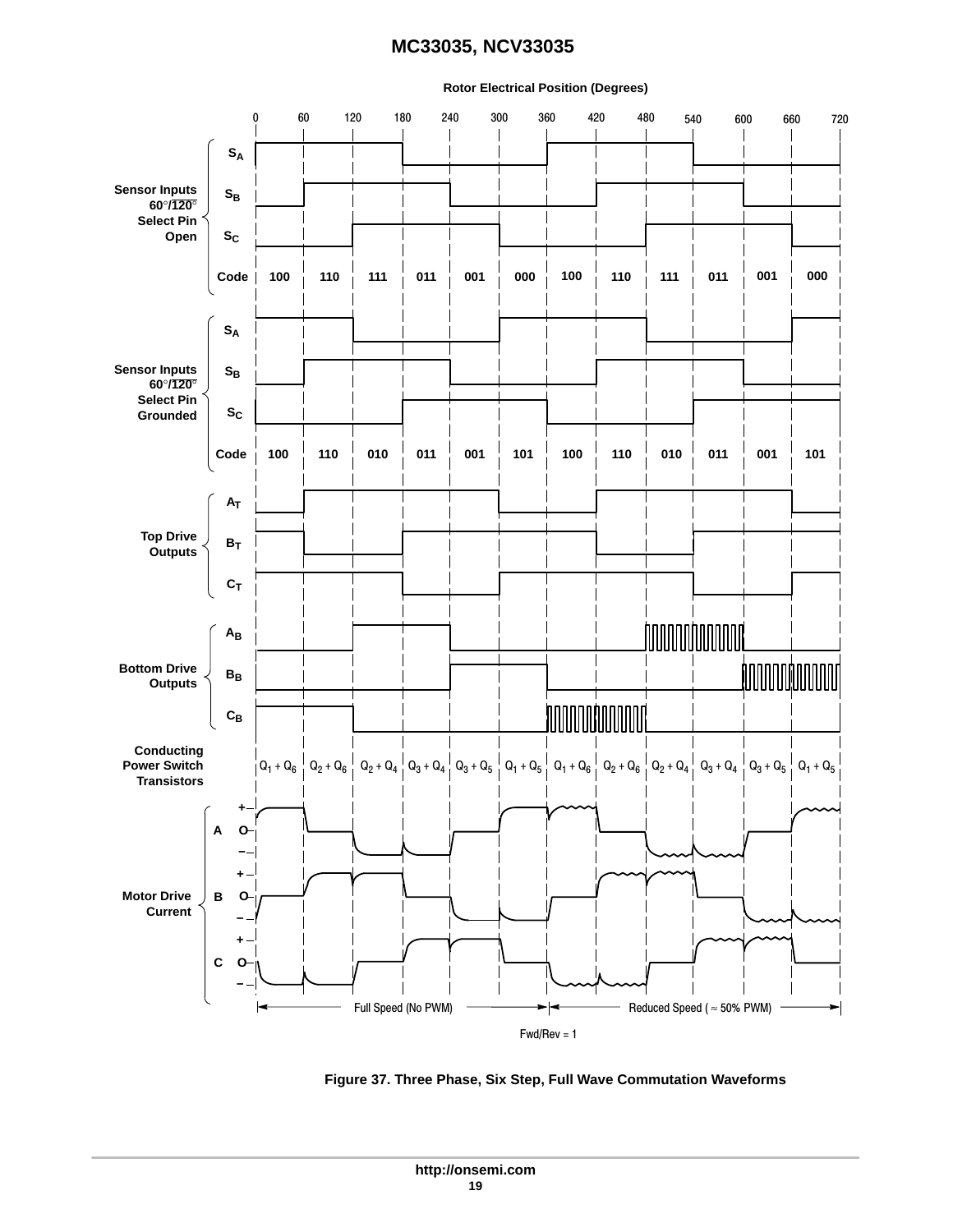<span id="page-19-0"></span>Figure 38 shows a three phase, three step, half wave motor controller. This configuration is ideally suited for automotive and other low voltage applications since there is only one power switch voltage drop in series with a given stator winding. Current flow is unidirectional or half wave because only one end of each winding is switched. Continuous braking with the typical half wave arrangement presents a motor overheating problem since stator current is limited only by the winding resistance. This is due to the lack of upper power switch transistors, as in the full wave circuit, used to disconnect the windings from the supply voltage  $V_M$ . A unique solution is to provide braking until the motor stops and then turn off the bottom drives. This can be accomplished by using the  $\overline{\text{Pault}}$  Output in conjunction with the Output Enable as an over current timer. Components  $R_{\text{DLY}}$  and  $C_{\text{DLY}}$  are selected to give the motor sufficient time to stop before latching the Output Enable and the top drive AND gates low. When enabling the motor, the brake switch is closed and the PNP transistor (along with resistors  $R_1$  and  $R_{\text{DLY}}$ ) are used to reset the latch by discharging  $C_{\text{DLY}}$ . The stator flyback voltage is clamped by a single zener and three diodes.



**Figure 38. Three Phase, Three Step, Half Wave Motor Controller**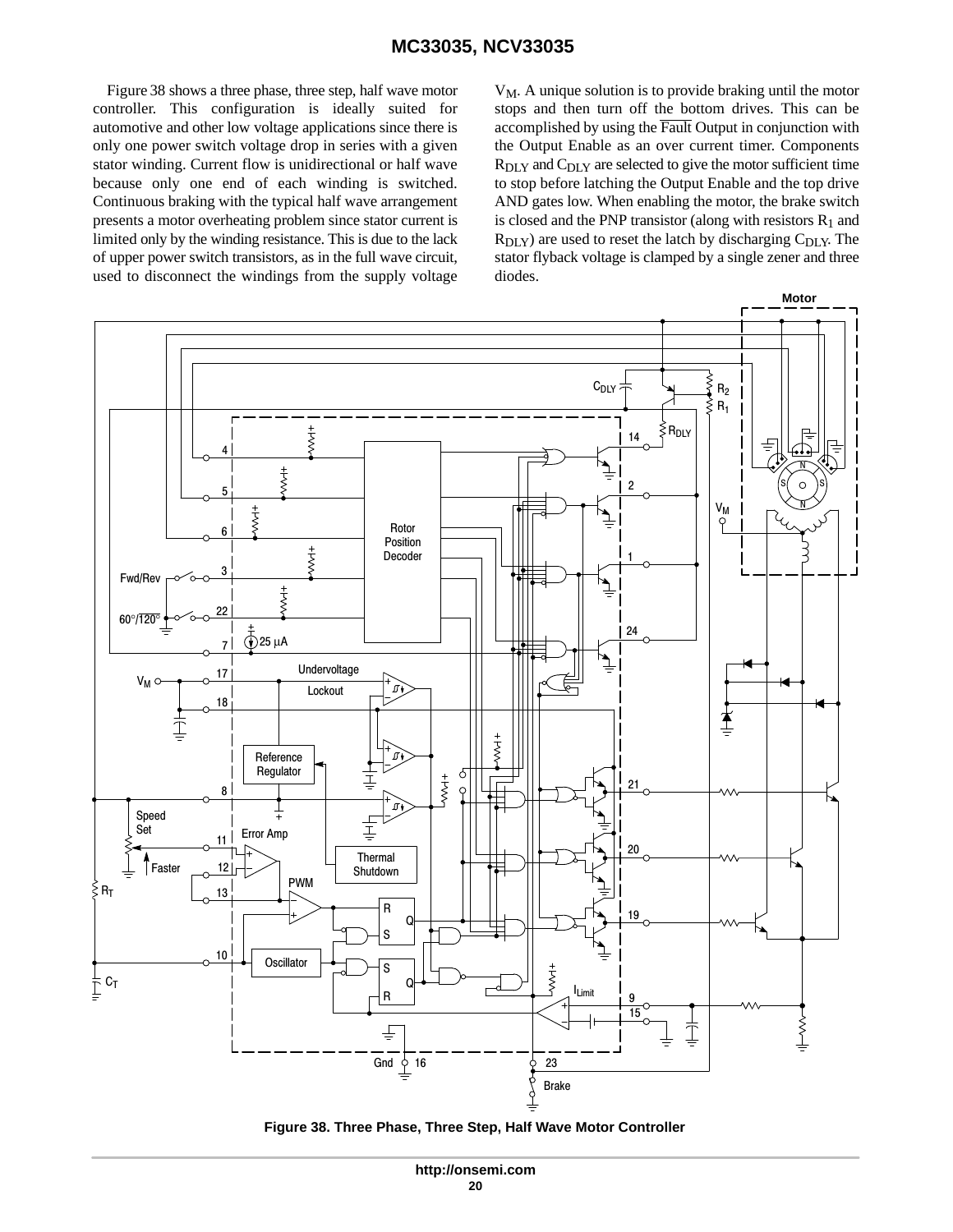#### <span id="page-20-0"></span>**Three Phase Closed Loop Controller**

The MC33035, by itself, is only capable of open loop motor speed control. For closed loop motor speed control, the MC33035 requires an input voltage proportional to the motor speed. Traditionally, this has been accomplished by means of a tachometer to generate the motor speed feedback voltage. Figure 39 shows an application whereby an MC33039, powered from the 6.25 V reference (Pin 8) of the MC33035, is used to generate the required feedback voltage without the need of a costly tachometer. The same Hall sensor signals used by the MC33035 for rotor position decoding are utilized by the MC33039. Every positive or negative going transition of the Hall sensor signals on any of the sensor lines causes the MC33039 to produce an output pulse of defined amplitude and time duration, as determined by the external resistor  $R_1$  and capacitor  $C_1$ . The output train

of pulses at Pin 5 of the MC33039 are integrated by the error amplifier of the MC33035 configured as an integrator to produce a DC voltage level which is proportional to the motor speed. This speed proportional voltage establishes the PWM reference level at Pin 13 of the MC33035 motor controller and closes the feedback loop. The MC33035 outputs drive a TMOS power MOSFET 3−phase bridge. High currents can be expected during conditions of start−up, breaking, and change of direction of the motor.

The system shown in Figure 39 is designed for a motor having 120/240 degrees Hall sensor electrical phasing. The system can easily be modified to accommodate 60/300 degree Hall sensor electrical phasing by removing the jumper  $(J_2)$  at Pin 22 of the MC33035.



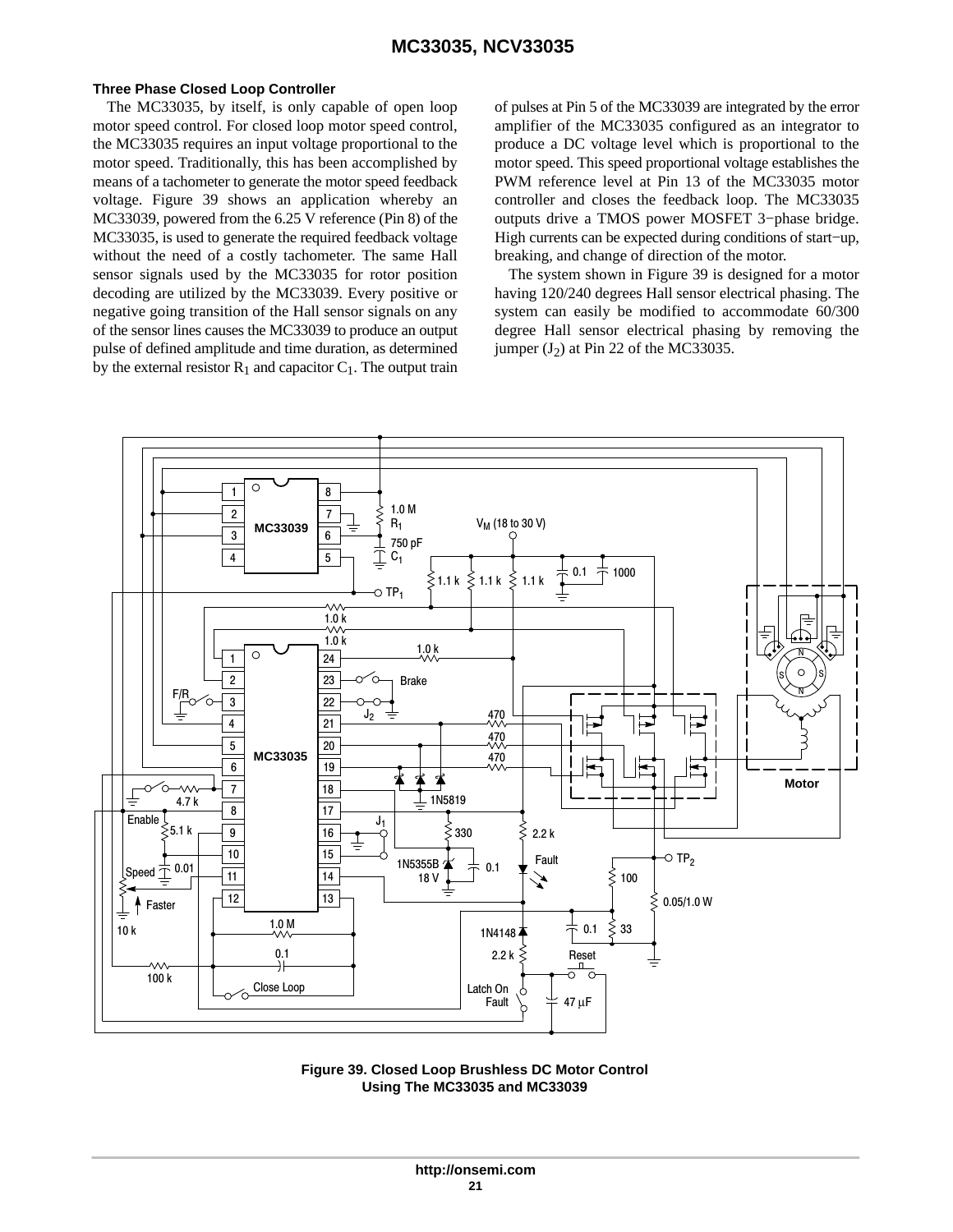#### **Sensor Phasing Comparison**

There are four conventions used to establish the relative phasing of the sensor signals in three phase motors. With six step drive, an input signal change must occur every 60 electrical degrees; however, the relative signal phasing is dependent upon the mechanical sensor placement. A comparison of the conventions in electrical degrees is shown in Figure 40. From the sensor phasing table in Figure 41, note that the order of input codes for 60° phasing is the reverse of 300°. This means the MC33035, when configured for 60° sensor electrical phasing, will operate a motor with either 60° or 300° sensor electrical phasing, but resulting in opposite directions of rotation. The same is true for the part when it is configured for 120° sensor electrical phasing; the motor will operate equally, but will result in opposite directions of rotation for 120° for 240° conventions.



**Figure 40. Sensor Phasing Comparison**

|                | <b>Sensor Electrical Phasing (Degrees)</b> |                           |             |          |   |             |       |             |             |                         |    |  |  |
|----------------|--------------------------------------------|---------------------------|-------------|----------|---|-------------|-------|-------------|-------------|-------------------------|----|--|--|
| $60^\circ$     |                                            |                           | $120^\circ$ |          |   | 240°        |       |             | $300^\circ$ |                         |    |  |  |
| S <sub>Α</sub> | $S_{\mathsf{B}}$                           | $\mathsf{s}_{\mathsf{c}}$ | $S_A$       | $S_B$    |   | $S_C   S_A$ | $S_B$ | $S_{\rm C}$ | $S_A$       | $\mathbf{s}_\mathbf{B}$ | Sc |  |  |
|                | $\bf{0}$                                   | $\bf{0}$                  | 1           | $\Omega$ | 1 | 1           |       | 0           |             |                         |    |  |  |
|                | 1                                          | 0                         | 1           | 0        | 0 | 1           | 0     | 0           |             |                         |    |  |  |
|                |                                            |                           | 1           | 1        | 0 | 1           | 0     | 1           |             | ŋ                       | 0  |  |  |
| O              |                                            |                           | 0           | 1        | 0 | 0           | 0     | 1           | O           | O                       | n  |  |  |
| ∩              | O                                          | 1                         | 0           | 1        | 1 | 0           |       |             | O           | O                       |    |  |  |
|                |                                            | 0                         | O           | n        |   |             |       |             |             |                         |    |  |  |

**Figure 41. Sensor Phasing Table**

In this data sheet, the rotor position is always given in electrical degrees since the mechanical position is a function of the number of rotating magnetic poles. The relationship between the electrical and mechanical position is:

| Electrical Degrees = Mechanical Degrees $\frac{m \times 1000 + 000}{2}$ | $#$ Rotor Poles |  |
|-------------------------------------------------------------------------|-----------------|--|
|                                                                         |                 |  |

An increase in the number of magnetic poles causes more electrical revolutions for a given mechanical revolution. General purpose three phase motors typically contain a four pole rotor which yields two electrical revolutions for one mechanical.

#### **Two and Four Phase Motor Commutation**

The MC33035 is also capable of providing a four step output that can be used to drive two or four phase motors. The truth table in Figure 42 shows that by connecting sensor inputs  $S_B$  and  $S_C$  together, it is possible to truncate the number of drive output states from six to four. The output power switches are connected to B<sub>T</sub>, C<sub>T</sub>, B<sub>B</sub>, and C<sub>B</sub>. Figure 43 shows a four phase, four step, full wave motor control application. Power switch transistors  $Q_1$  through  $Q_8$ are Darlington type, each with an internal parasitic catch diode. With four step drive, only two rotor position sensors spaced at 90 electrical degrees are required. The commutation waveforms are shown in Figure [44.](#page-23-0)

Figure 45 shows a four phase, four step, half wave motor controller. It has the same features as the circuit in Figure [38,](#page-19-0) except for the deletion of speed control and braking.

|                                                   | MC33035 (60 $\degree$ /120 $\degree$ Select Pin Open) |     |       |                   |                      |                         |  |  |  |
|---------------------------------------------------|-------------------------------------------------------|-----|-------|-------------------|----------------------|-------------------------|--|--|--|
|                                                   | <b>Inputs</b>                                         |     |       | <b>Outputs</b>    |                      |                         |  |  |  |
| <b>Sensor Electrical</b><br>Spacing* = $90^\circ$ |                                                       |     |       | <b>Top Drives</b> | <b>Bottom Drives</b> |                         |  |  |  |
| $S_A$                                             | $S_{\rm B}$                                           | F/R | $B_T$ | $\mathtt{C_{T}}$  | $B_B$                | $\mathtt{c}_\mathtt{B}$ |  |  |  |
|                                                   |                                                       |     |       |                   |                      |                         |  |  |  |
|                                                   |                                                       |     |       |                   |                      |                         |  |  |  |
|                                                   |                                                       |     |       |                   |                      |                         |  |  |  |
|                                                   |                                                       |     |       |                   |                      |                         |  |  |  |
|                                                   |                                                       |     |       |                   |                      |                         |  |  |  |
|                                                   |                                                       |     |       |                   |                      |                         |  |  |  |
|                                                   |                                                       |     |       |                   |                      |                         |  |  |  |
|                                                   |                                                       |     |       |                   |                      |                         |  |  |  |

\*With MC33035 sensor input S<sub>B</sub> connected to S<sub>C</sub>.

**Figure 42. Two and Four Phase, Four Step, Commutation Truth Table**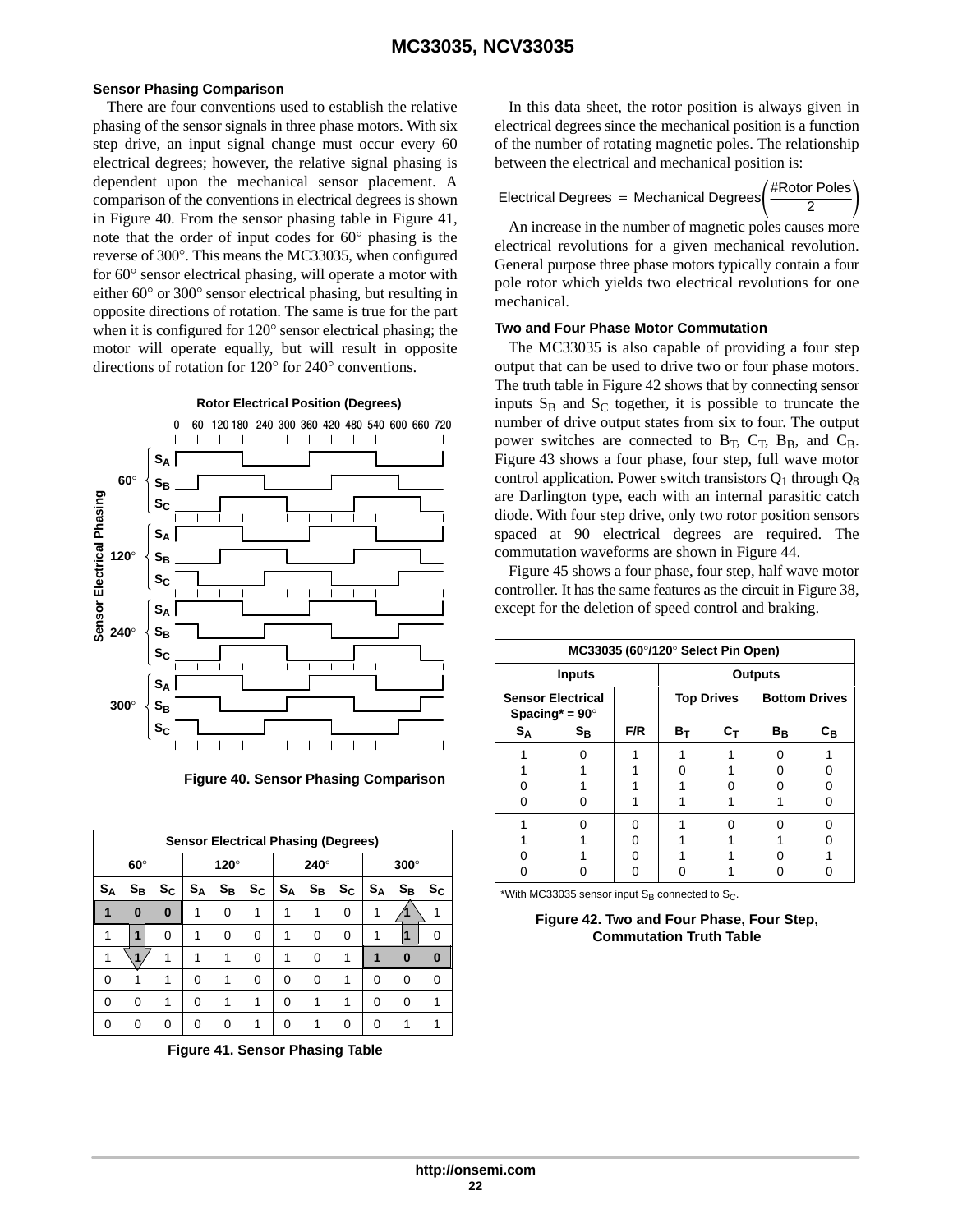

**Figure 43. Four Phase, Four Step, Full Wave Motor Controller**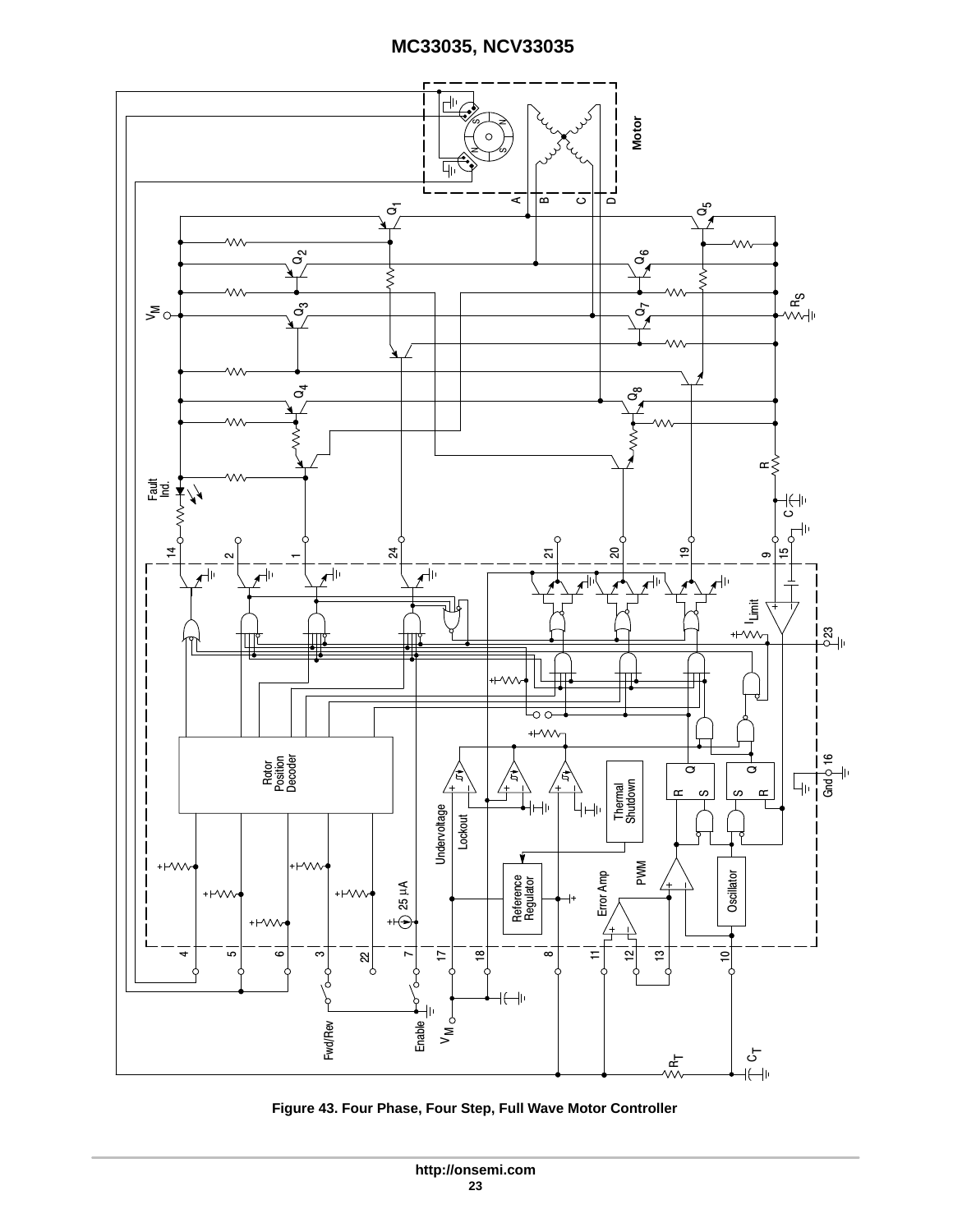#### <span id="page-23-0"></span>0 90 180 270 360 450 540 630 720  $\overline{\phantom{a}}$  $\overline{\phantom{a}}$ **SA**  $\overline{\phantom{a}}$  $\overline{\phantom{a}}$ **Sensor Inputs 60**°**/120**°  $S_B$ **Select Pin Open Code 10 10 01 00 10 11 01 00**  $B_T$ **Top Drive Outputs**  $c_T$ **BB Bottom Drive Outputs CB Conducting Power Switch**  $Q_3 + Q_5$  $Q_4 + Q_6$  |  $Q_1 + Q_7$  |  $Q_2 + Q_8$  |  $Q_3 + Q_5$  |  $Q_4 + Q_6$  |  $Q_1 + Q_7$  |  $Q_2 + Q_8$ **Transistors + A O − + B O Motor Drive - Current + C O − + D O −** Full Speed (No PWM)Fwd/Rev = 1

#### **Rotor Electrical Position (Degrees)**

**Figure 44. Four Phase, Four Step, Full Wave Motor Controller**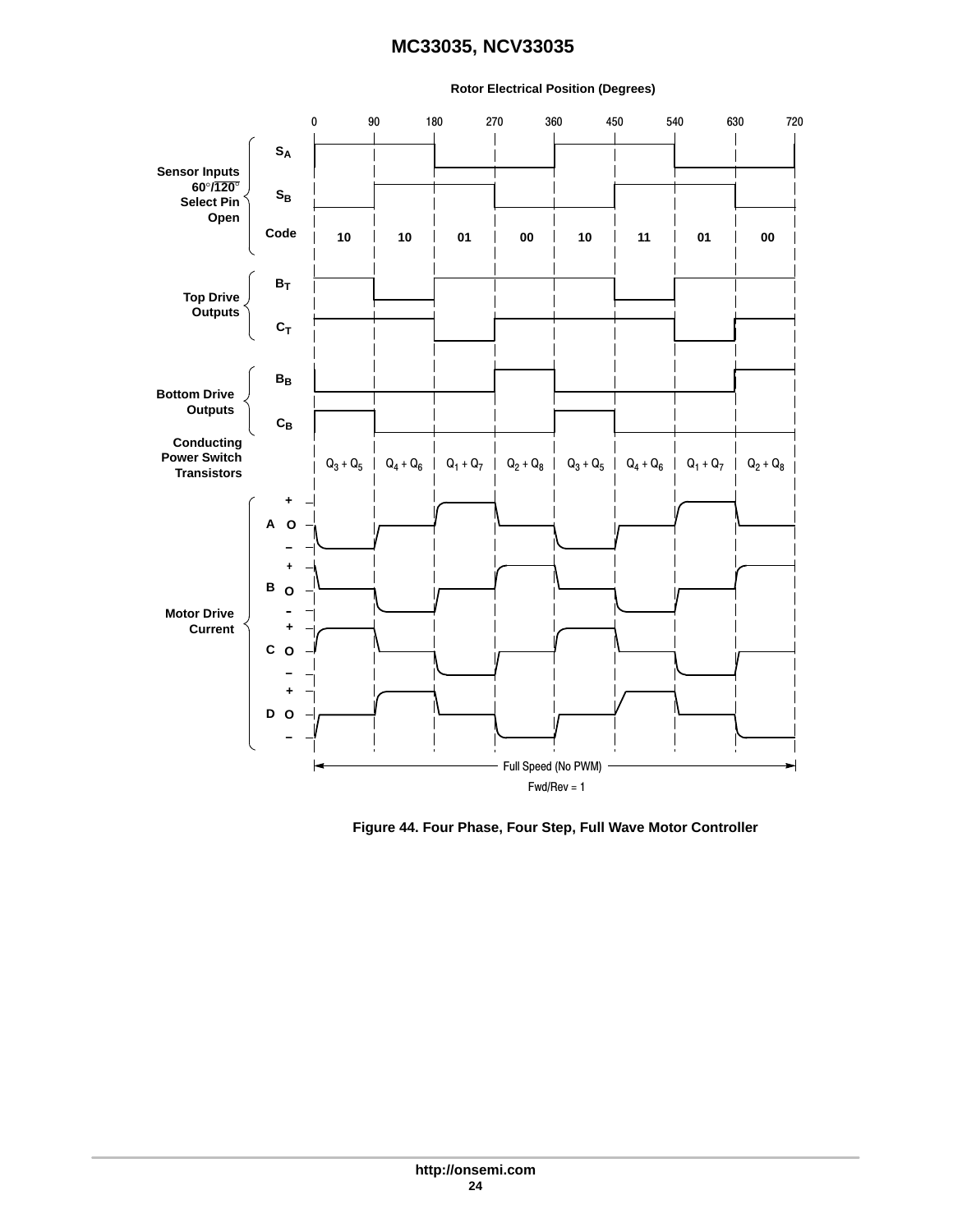

**Figure 45. Four Phase, Four Step, Half Wave Motor Controller**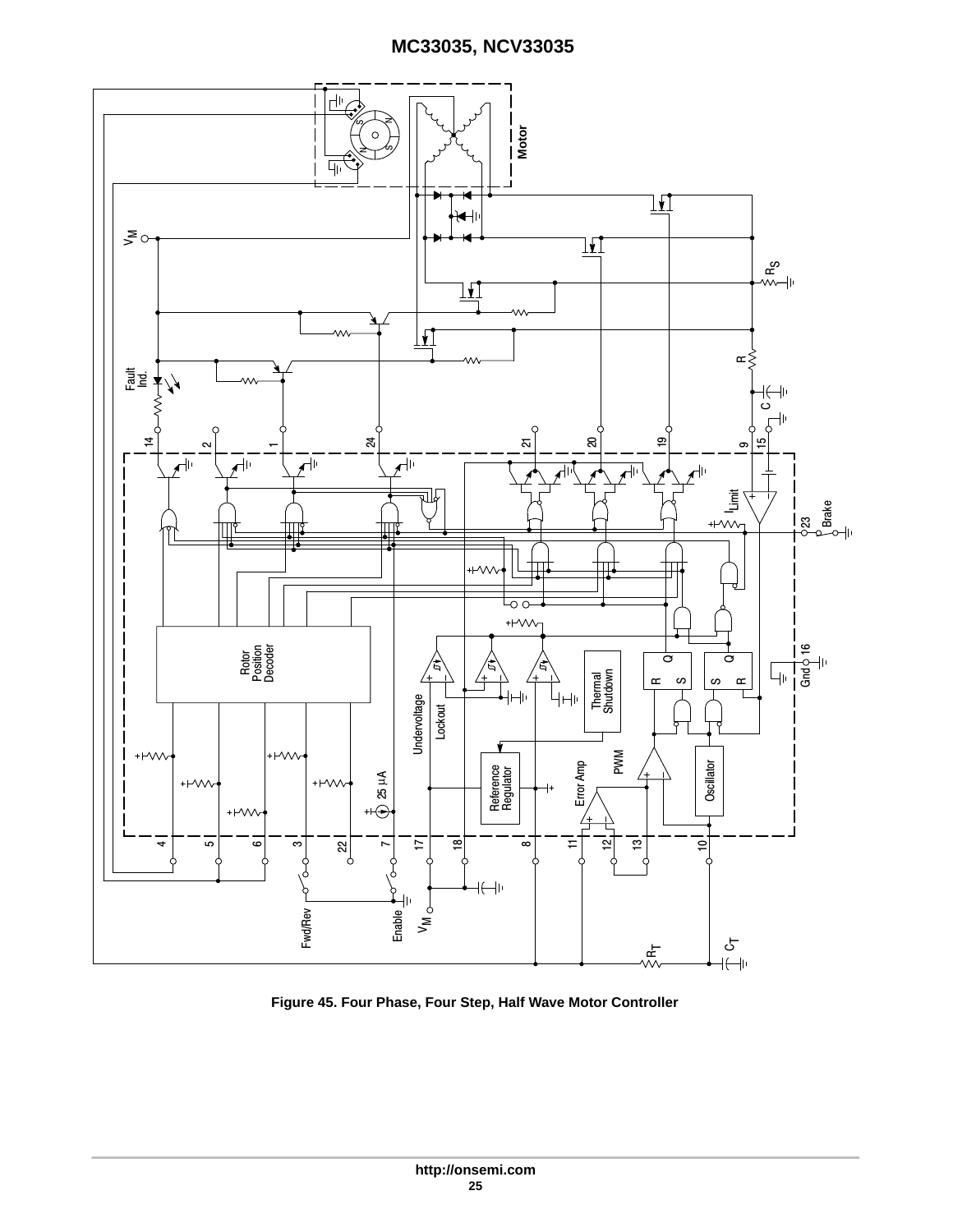#### **Brush Motor Control**

Though the MC33035 was designed to control brushless DC motors, it may also be used to control DC brush type motors. Figure [46](#page-26-0) shows an application of the MC33035 driving a MOSFET H−bridge affording minimal parts count to operate a brush−type motor. Key to the operation is the input sensor code [100] which produces a top–left  $(Q_1)$  and a bottom–right  $(Q_3)$  drive when the controller's forward/reverse pin is at logic [1]; top−right (Q4), bottom−left  $(Q<sub>2</sub>)$  drive is realized when the Forward/Reverse pin is at logic [0]. This code supports the requirements necessary for H−bridge drive accomplishing both direction and speed control.

The controller functions in a normal manner with a pulse width modulated frequency of approximately 25 kHz. Motor speed is controlled by adjusting the voltage presented to the noninverting input of the error amplifier establishing the PWM's slice or reference level. Cycle−by−cycle current limiting of the motor current is accomplished by sensing the voltage (100 mV) across the  $R<sub>S</sub>$  resistor to ground of the H−bridge motor current. The over current sense circuit

makes it possible to reverse the direction of the motor, using the normal forward/reverse switch, on the fly and not have to completely stop before reversing.

#### **LAYOUT CONSIDERATIONS**

**Do not attempt to construct any of the brushless motor control circuits on wire−wrap or plug−in prototype boards.** High frequency printed circuit layout techniques are imperative to prevent pulse jitter. This is usually caused by excessive noise pick−up imposed on the current sense or error amp inputs. The printed circuit layout should contain a ground plane with low current signal and high drive and output buffer grounds returning on separate paths back to the power supply input filter capacitor  $V_M$ . Ceramic bypass capacitors  $(0.1 \mu F)$  connected close to the integrated circuit at  $V_{CC}$ ,  $V_{C}$ ,  $V_{ref}$  and the error amp noninverting input may be required depending upon circuit layout. This provides a low impedance path for filtering any high frequency noise. All high current loops should be kept as short as possible using heavy copper runs to minimize radiated EMI.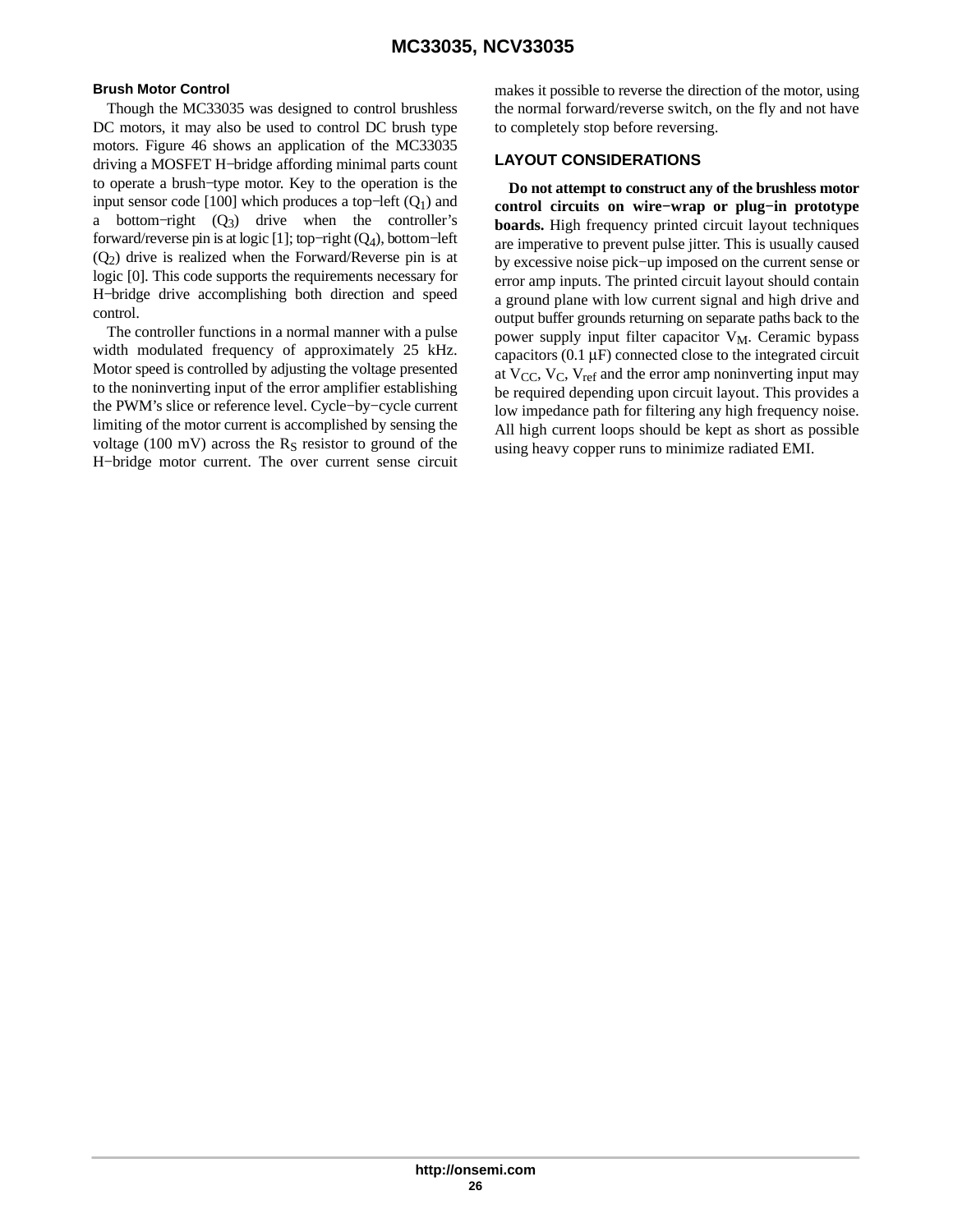<span id="page-26-0"></span>

**Figure 46. H−Bridge Brush−Type Controller**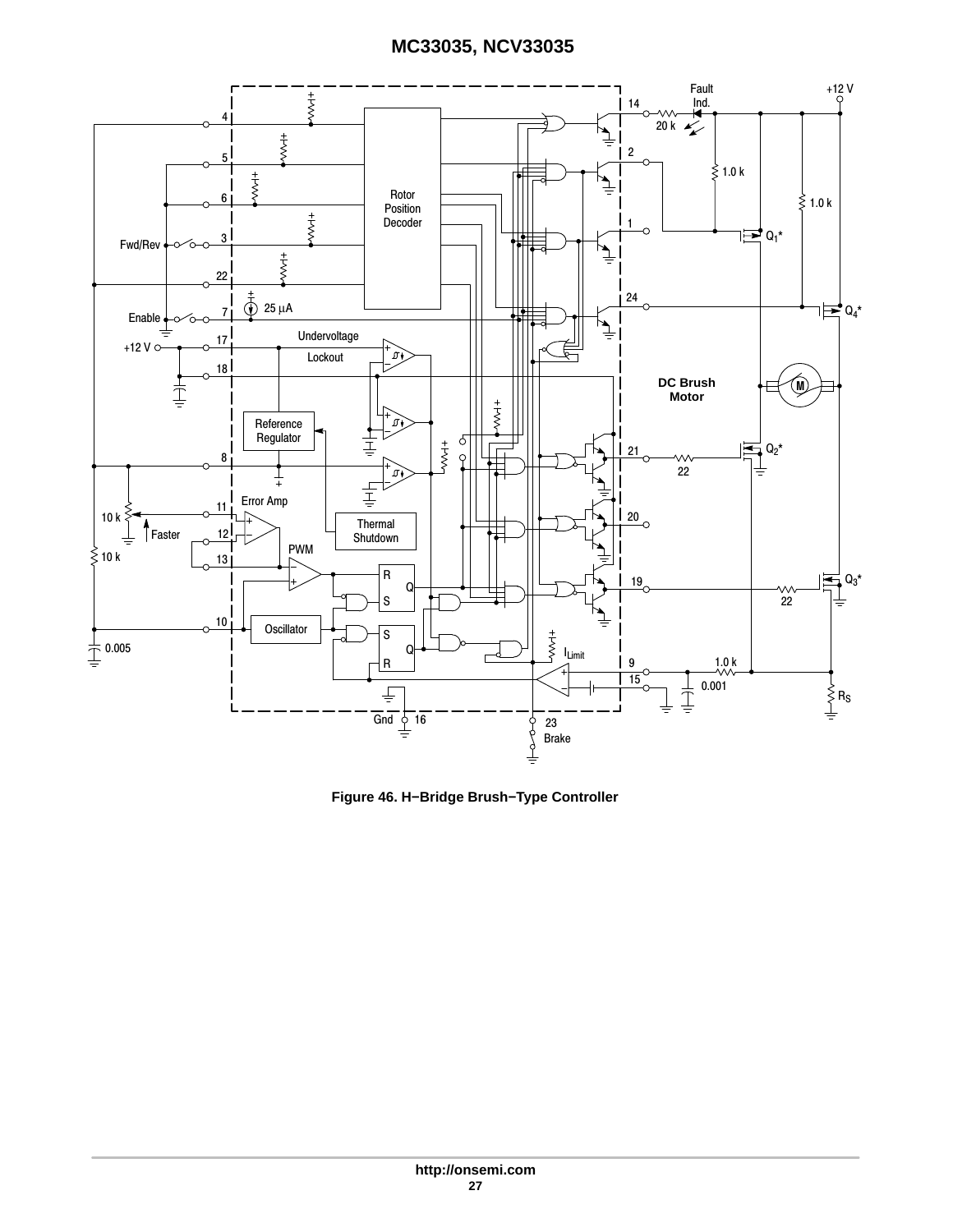#### **ORDERING INFORMATION**

<span id="page-27-0"></span>

| <b>Device</b>  | <b>Operating Temperature Range</b>                 | Package                 | Shipping <sup>†</sup> |
|----------------|----------------------------------------------------|-------------------------|-----------------------|
| MC33035DWG     |                                                    | SOIC-24 WB<br>(Pb-Free) | 30 Units / Rail       |
| MC33035DWR2G   | $T_A = -40^\circ \text{C}$ to $+85^\circ \text{C}$ | SOIC-24 WB<br>(Pb-Free) | 1000 Tape & Reel      |
| MC33035PG      |                                                    | PDIP-24<br>(Pb-Free)    | 15 Units / Tube       |
| NCV33035DWR2*  |                                                    | SOIC-24 WB              | 1000 Tape & Reel      |
| NCV33035DWR2G* | $T_A = -40$ °C to +125°C                           | SOIC-24 WB<br>(Pb-Free) | 1000 Tape & Reel      |

†For information on tape and reel specifications, including part orientation and tape sizes, please refer to our Tape and Reel Packaging Specification Brochure, BRD8011/D.

\*NCV33035: T<sub>low</sub> = –40C, T<sub>high</sub> = +125C. Guaranteed by design. NCV prefix for automotive and other applications requiring unique site and<br>control change requirements; AEC–Q100 Qualified and PPAP Capable.

#### **MARKING DIAGRAMS SO−24 PDIP−24 DW SUFFIX P SUFFIX CASE 751E CASE 724** 24  $24$ <u> A A A A A A A A A A A A A </u> coccoccoc MC33035P AWLYYWWG<br><del>ሁሁሁሁሁሁሁሁሁ</del> MC33035DW O AWLYYWWG 1  $\circ$ <u> A A A A A A A A A A A A</u> 1 24 A = Assembly Location  $WL$  = Wafer Lot YY = Year<br>WW = Work = Work Week NCV33035DW G = Pb−Free Package AWLYYWWG $\circ$ 1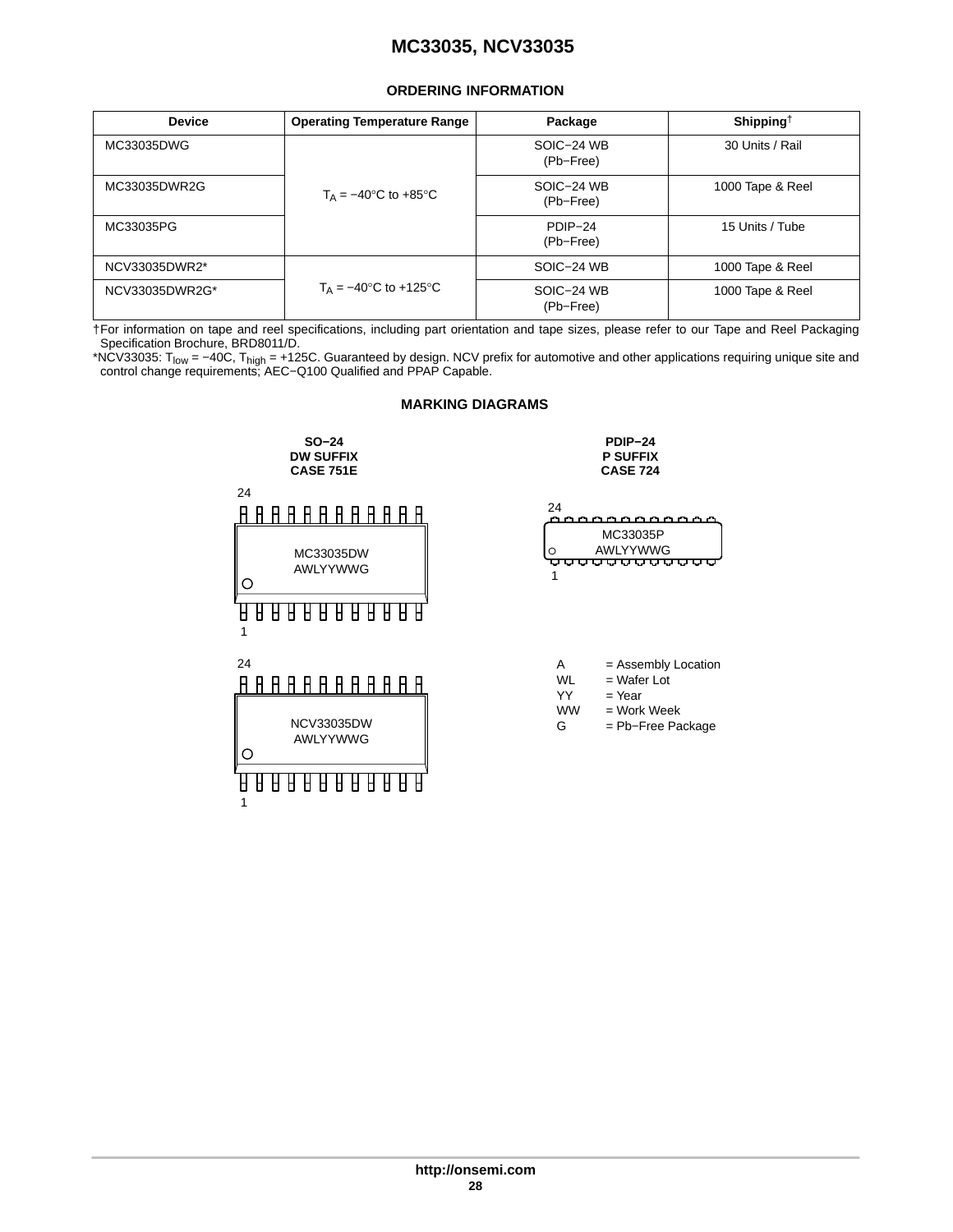## **PACKAGE DIMENSIONS**



|            | <b>INCHES</b> |            | <b>MILLIMETERS</b> |            |
|------------|---------------|------------|--------------------|------------|
| <b>DIM</b> | MIN           | MAX        | MIN                | MAX        |
| Α          | 1.230         | 1.265      | 31.25              | 32.13      |
| в          | 0.250         | 0.270      | 6.35               | 6.85       |
| C          | 0.145         | 0.175      | 3.69               | 4.44       |
| D          | 0.015         | 0.020      | 0.38               | 0.51       |
| E          | 0.050 BSC     |            | 1.27 BSC           |            |
| F          | 0.040         | 0.060      | 1.02               | 1.52       |
| G          | 0.100 BSC     |            | 2.54 BSC           |            |
| J          | 0.007         | 0.012      | 0.18               | 0.30       |
| ĸ          | 0.110         | 0.140      | 2.80               | 3.55       |
| L          | 0.300 BSC     |            | 7.62 BSC           |            |
| M          | 0°            | $15^\circ$ | 0°                 | $15^\circ$ |
| N          | 0.020         | 0.040      | 0.51               | 1.01       |